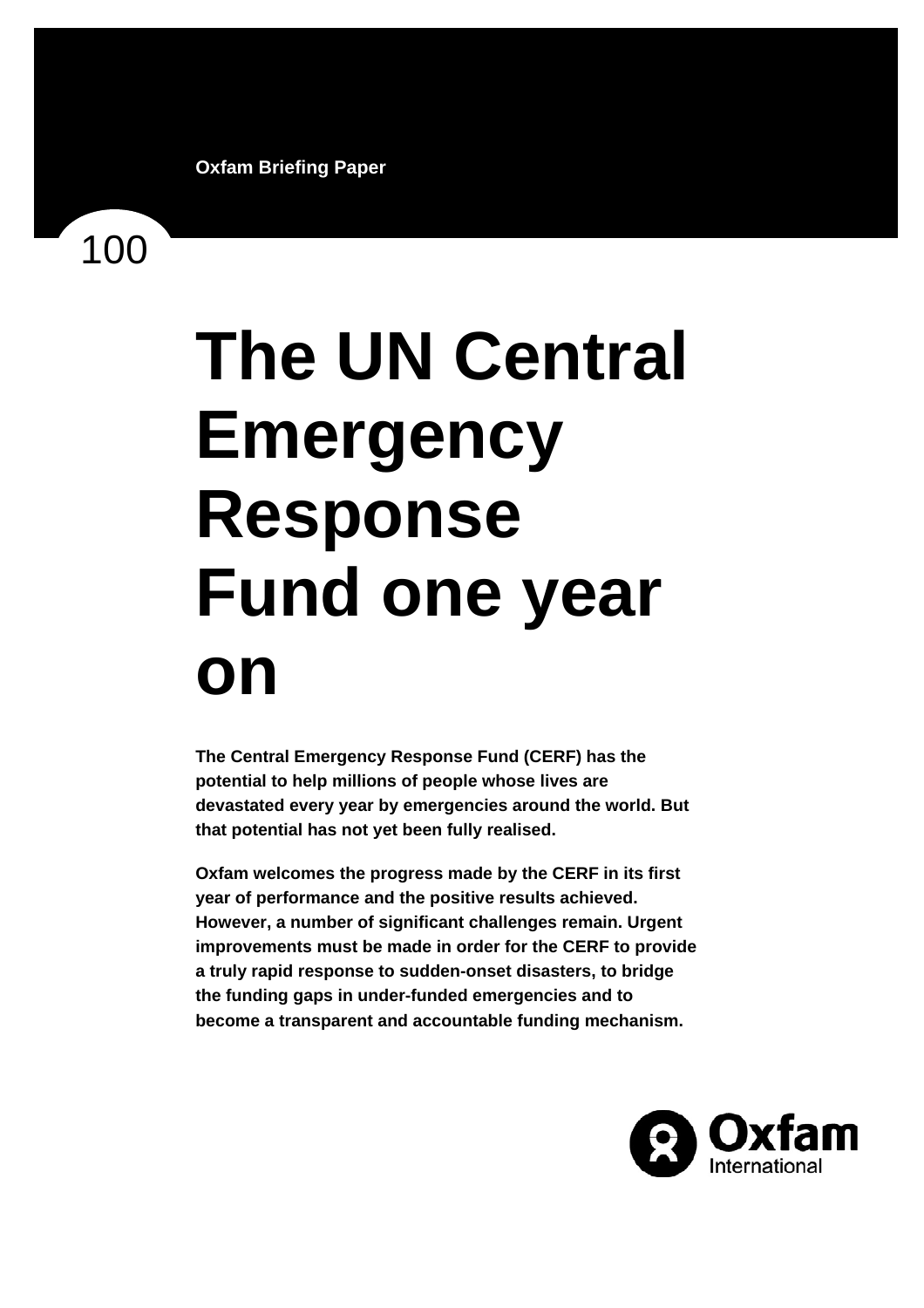# **Summary**

Every year millions of people are affected by natural disasters and conflict. In 2006 alone, an estimated 46 million people were in need of humanitarian assistance. Yet, despite continuing reform of the global humanitarian system and increases in humanitarian funding, for many people the help they received was too little, too late, resulting in increased poverty, suffering and death.

In March 2006, the UN launched an expanded and improved Central Emergency Response Fund (CERF). The CERF was meant to complement existing humanitarian funding by providing a rapid and more equitable response to crises. In 2006, the CERF committed \$259.3m (of a total of \$299m) for over 331 projects in 35 countries. This included \$182.4m for rapid response and \$76.9m for under-funded emergencies. At the December 2006 High Level Conference in New York, donors expressed their satisfaction with, and confirmed their commitment to, the CERF, pledging \$342m for 2007 (among them were 16 new donors and a growing number of non-Development Assistance Committee (DAC)<sup>[1](#page-29-0)</sup> donors).

Oxfam welcomes the CERF as a key contribution to the reform of the international humanitarian system. However, Oxfam is concerned that, in its first year of operation and despite progress achieved, the CERF is still a long way from reaching its full potential. This briefing paper assesses the Fund's performance and impact to date and makes recommendations for improvement. The most pressing concerns are whether the CERF has the ability to provide a truly rapid response to emergencies and whether it provides truly additional funding for humanitarian response. An assessment of the limited data available shows some real successes in speeding up the humanitarian response and also some very damaging delays.

Underpinning Oxfam's assessment are surveys undertaken in all countries that have received CERF contributions, and others that have experience with UN-led humanitarian responses; interviews with donors and other humanitarian non-governmental organisations (NGOs); and an analysis of official CERF project assessments.<sup>[2](#page-29-1)</sup> Because of the limited information available, this study is not a conclusive evaluation of the CERF's effectiveness, but rather identifies initial trends and areas of concern from the first year's experience.

Field data reveals that, in many locations, CERF funding has enabled accelerated implementation of life-saving programmes. Analysis also shows that several emergencies have received more aid in absolute terms than in previous years. In particular, under-funded or 'forgotten' emergencies have benefited from the availability of extra funding. However, in cases of extreme under-funding, CERF allocations have been too small to contribute significantly to a more equitable global response.

Despite clear evidence of positive results in some areas, and signs of learning and continuing progress in the administration of the Fund, Oxfam's research also shows that in 2006 the CERF experienced serious administrative and disbursement delays both at HQ level in New York and in the field. Most often it is NGOs who respond first and best to rapid-onset disasters, providing about 80 per cent of service delivery.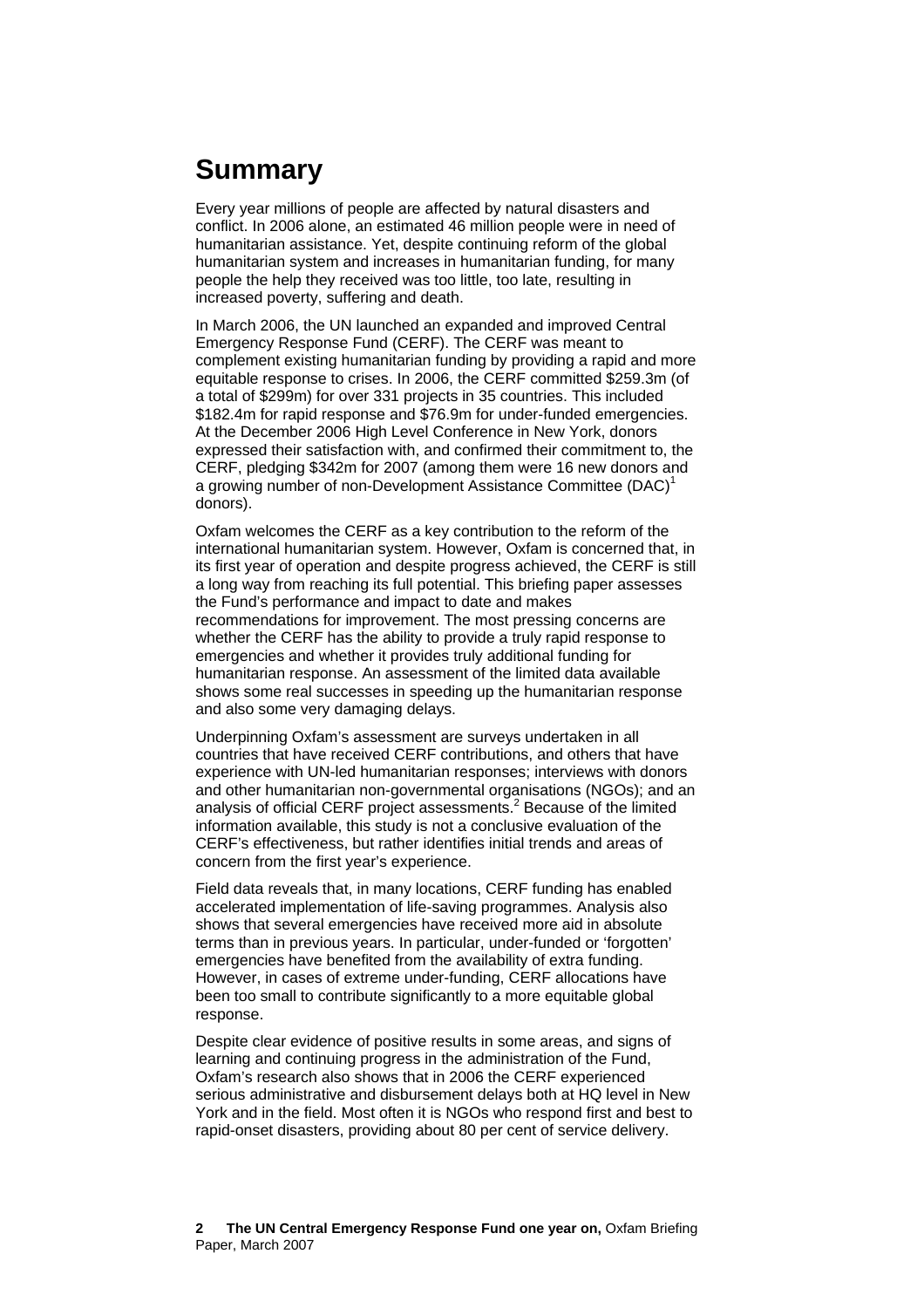However, NGOs are excluded from directly accessing CERF funding. Instead, UN agencies forward a large percentage of CERF allocations to operational agencies in the field – often with significant delays and after charging a significant administrative fee (officially limited to 7 per cent). These shortcomings significantly reduced the CERF's rapid response capacity and might well have negative medium-term consequences for the humanitarian response system as a whole. NGOs' future humanitarian responses depend on improved access to CERF resources and the continued availability of other (bilateral) sources of funding.

The research also reveals a dearth of record-keeping and evaluation, making it difficult in many cases to judge the CERF's impact. Lastly, it has proved extremely difficult to confirm whether donor contributions to the CERF have consisted of 'new' or additional funding. The fear remains that CERF contributions could be funds diverted from other, bilateral humanitarian contributions and thus undermine two of the CERF's key objectives: increasing the availability of aid, and improving results for people at risk through speedier humanitarian response.

Oxfam makes the following recommendations:

- 1. The CERF Secretariat and UN agencies must urgently increase the speed with which they disburse funds. Crucially, this includes onward disbursement to NGOs and other partners implementing CERF-funded projects to allow truly rapid project implementation. Member States must also consider the longterm objective to expand the CERF mandate to give NGOs direct access to CERF funds.
- 2. The CERF Secretariat and UN agencies must increase transparency and efficiency by standardising the inclusion of NGOs in in-country CERF decision-making and prioritisation mechanisms, drafting clear guidance for Humanitarian Coordinators and Resident Coordinators. The UN and NGOs must agree upon more effective partnerships to simplify funding relationships. UN agencies must improve their financial management structures as regards NGO allocations and funding disbursement. Overhead costs taken from CERF allocations must be commensurate with adding value and positively impacting on people in need.
- 3. The UN agencies and implementing partners must ensure wider and deeper impact assessment of CERF-funded programmes through better data recording and analysis. This is vital to enable an analysis of the effectiveness of the CERF.
- 4. Donors must increase the sustainability and predictability of funding. As the positive impact of the CERF becomes clearer and the concerns outlined in this paper are addressed, they should increase the CERF to a size of \$1bn. Donors must ensure that their contributions to the CERF are 'new' money, strictly in addition to existing humanitarian budgets.

Oxfam notes with satisfaction that many of the issues raised in this paper are already under consideration by the CERF Secretariat. Oxfam is cautiously optimistic about the ability of the CERF to improve the international response to humanitarian emergencies, provided the above urgent improvements are made.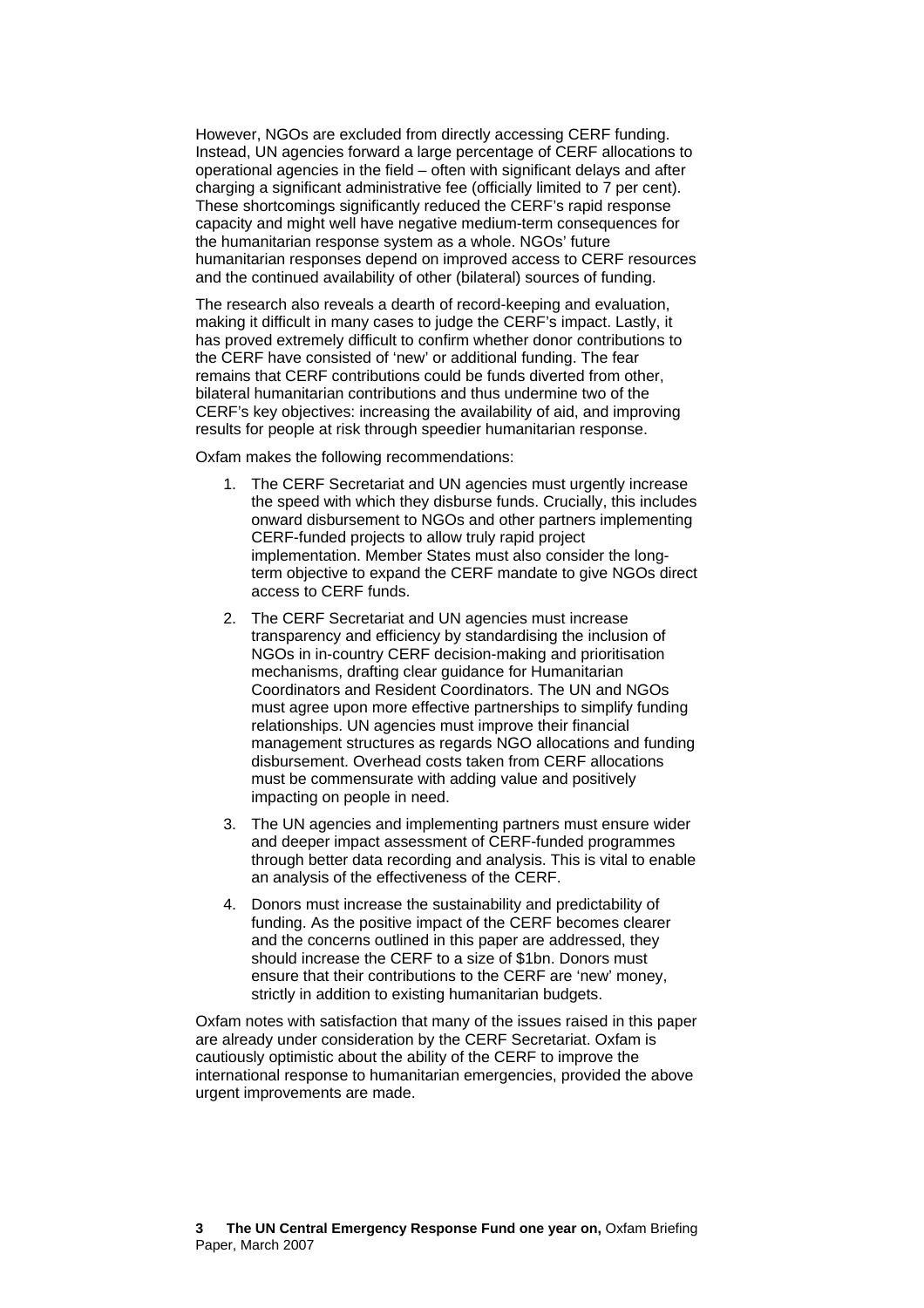However, the CERF alone cannot resolve all the current challenges of the humanitarian system. Moreover, it cannot be a substitute for the large amounts of long-term funding required in the poorest countries. The CERF is just one part of a much broader humanitarian reform process that is still in its early stages — a process that requires the urgent, consolidated, and sustainable support of donors and the wider humanitarian community.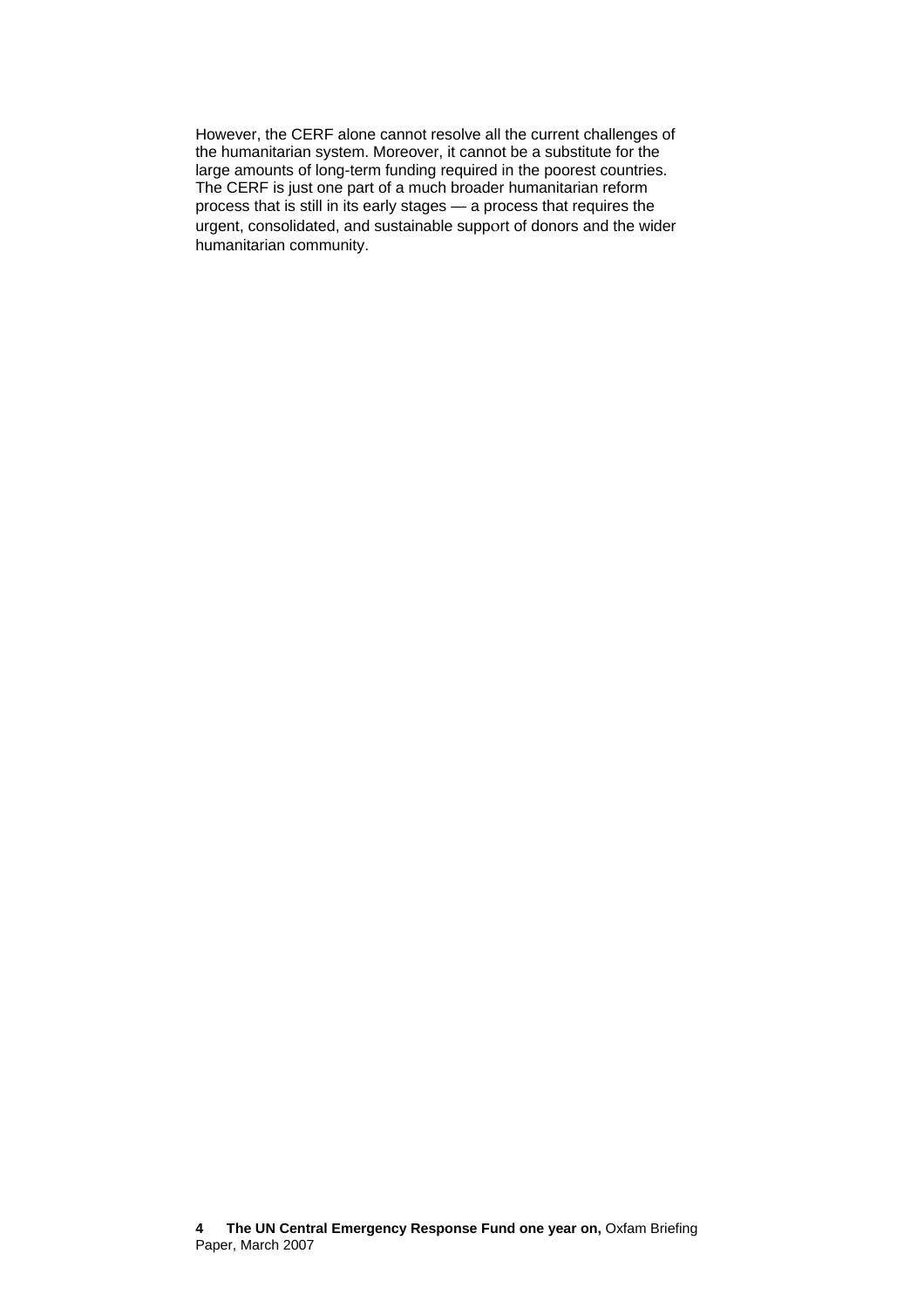# **1. Introduction**

In 2005, an estimated 46 million people worldwide were affected by natural disasters or conflict and were in need of humanitarian emergency assistance[.3](#page-29-2) In 2005, donors committed an estimated total of US\$18b[n4](#page-29-3) to humanitarian assistance, signifying for the fourth successive year an increase in total humanitarian spending. 2005 also saw a surge of new, non-traditional donors of both bilateral and multilateral emergency funding.

However, global humanitarian assistance (GHA) for 2005 was exceptional; of the \$18bn contributed, an estimated \$6bn alone was driven by the relief effort following the December 2004 Indian Ocean tsunami. Despite gradual increases in GHA during the 1990s, a decline in GHA is widely predicted in 2006 and 2007. Furthermore, there are no reliable data available on how much of this assistance actually reached the intended beneficiaries, or whether it arrived when needs were most acute.

Despite a groundswell of goodwill and unprecedented levels of emergency aid and development assistance, for too many people help is frequently too little and too late. For example, in 2006 only 63 per cent of the total funding requirements for the United Nations Consolidated Appeals Processes (CAP) were met, leaving a gap of almost \$1,7bn.[5 S](#page-29-4)o-called 'forgotten' or under-funded emergencies that did not benefit from international media and donor attention received very little funding: the Horn of Africa CAP, for instance, received less than 40 per cent of requested funding and the Sudan Work Plan only 33 per cent, while in 2005 the Benin Refugee Crisis Flash Appeal received less than ten per cent of the funding it required. Before the CERF, the majority of flash appeals did not produce adequate funds to cover the initial phase of emergency operations. Statistical analysis of Flash Appeals from 2002 to 2005 demonstrates that the average (median) response provided only 16 per cent of the identified needs after one month. These shortfalls in humanitarian funding and the global imbalance of assistance effectively result in increased poverty, suffering and death. The UN argues that since the launch of the CERF, the coverage of UN CAPs increased by about three per cent, and more in the case of Flash Appeals (from 16 per cent to 37 per cent of the appeal total).

The CAP is far from an ideal measure of humanitarian need, but to date it has been the best the humanitarian community has had.

In 2006, the international aid community identified and tested a range of reform initiatives with the objective of improving performance, maximising impact, and increasing the timely and reliable flow of more effective and equitable emergency funding.[6](#page-29-5) At the heart of this reform agenda lay the CERF. A reform of the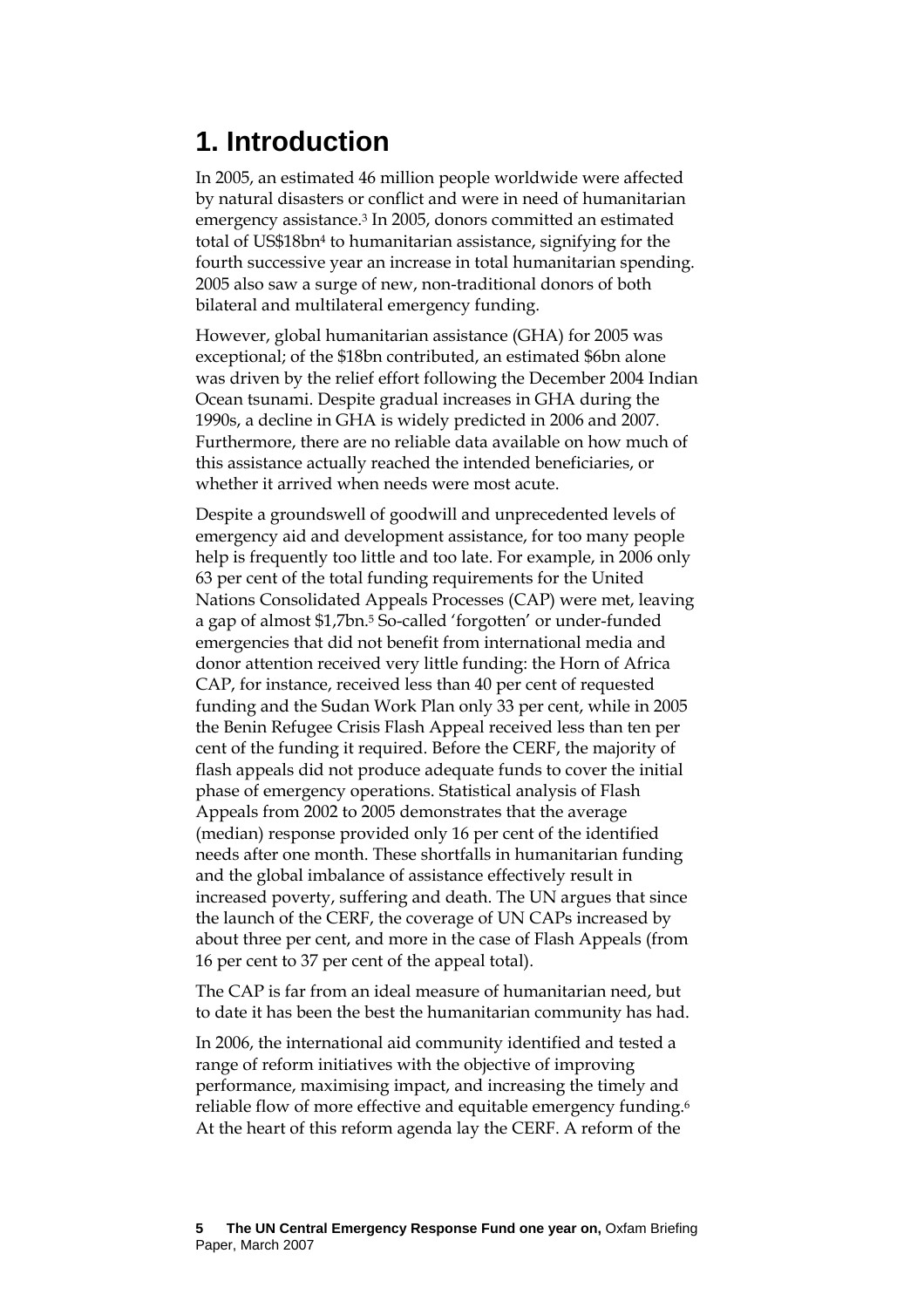funding mechanisms for humanitarian action was badly needed. Oxfam has welcomed this and other reform initiatives and is motivated to engage directly with them, both in its global advocacy and in its humanitarian response operations on the ground.

Since its inception, the CERF has made progress in setting up and/or streamlining administrative procedures and in allocating resources to rapid humanitarian response and to under-funded emergencies. In his September 2006 report to the General Assembly, the former UN Secretary-General, Kofi Annan, claimed that the CERF had 'made great progress toward its objectives of promoting early action and response to reduce loss of life; enhancing response to time-critical requirements based on demonstrable needs; and strengthening core elements of humanitarian response in under-funded crises'.[7](#page-29-6) 

At the High Level Conference held in New York in December 2006, donors acknowledged this progress by renewing their commitments and by pledging significant extra resources. However, questions remain as to whether the CERF is sufficiently living up to its objectives and realising its full potential.

#### **Box 1: How the CERF works**

The CERF was set up in accordance with the General Assembly Resolution 60/124 of 15 December 2005 in order to promote early action and response to 'reduce loss of life; enhance response to timecritical humanitarian requirements; and strengthen core elements of humanitarian response in under-funded crises'.

It is administered by the Emergency Relief Coordinator (ERC), who is supported by a New York-based Secretariat and a 12-member Advisory Group selected from across the humanitarian community (including donor and NGO representatives). The Advisory Group does not have any decision-making power but offers expert advice and policy guidance to the Secretary-General, through the ERC, on the use and impact of the Fund.

The CERF entails a loan capacity of up to \$50m and a grant facility with a target ceiling of up to \$450m (pledges in 2005/06 amounted to \$299m and in 2006/07 to \$342m). The ERC has allocated approximately twothirds of the Fund to rapid response and one-third to existing 'underfunded' emergencies, while maintaining a minimum reserve of \$30m (the maximum allocation for a single emergency under the rapid response window). UN agencies may apply for funding under the rapid response window in order to finance 'core life-saving' programmes in emergency situations.

Generally, needs are identified in-country by the Inter-Agency Standing Committee (IASC)<sup>8</sup> in consultation with cluster leads and NGOs (now referred to as 'humanitarian partnership country teams'). The relevant UN Humanitarian Coordinator (HC) applies for funding. Under the under-funded emergencies window the ERC identifies eligible countries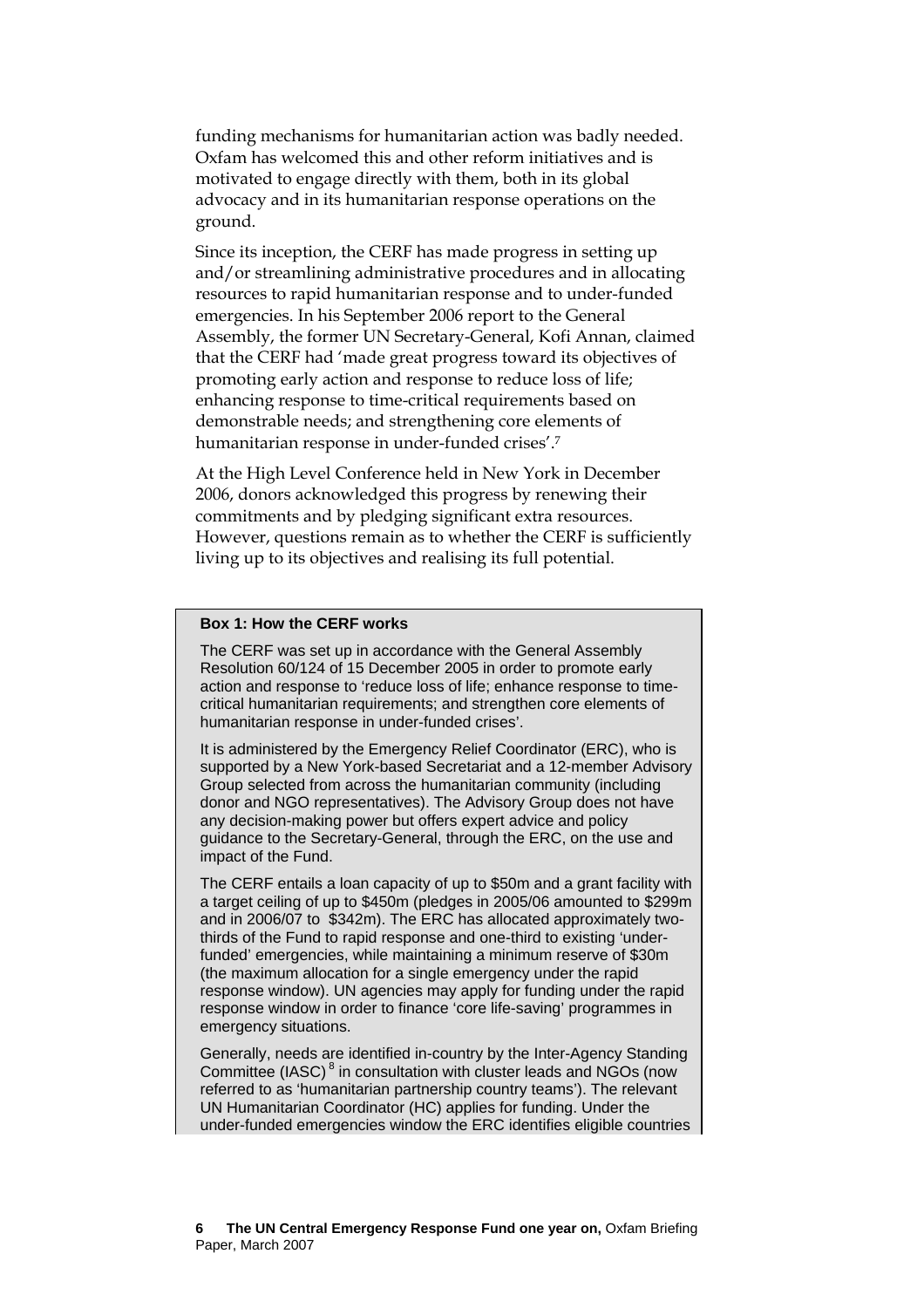for grants following a statistical analysis of under-funded CAPs and consultations with the IASC and humanitarian Resident Coordinators (RC), and provides each with an allocation of funds. HCs/RCs in these countries are then asked to prioritize under-funded life-saving projects in consultation with humanitarian partnership country teams to send an application to the CERF. Resources may also be granted for emergencies without an appeal, or to severely under-funded sectors in otherwise well-funded appeals. In addition, the ERC has a mandate to identify other under-funded, or 'neglected', emergencies and to highlight specific needs. CERF funding for under-funded emergencies is allocated twice a year: in 2007, this will occur in February–March and in July–August. In exceptional circumstances the ERC may also approve ad hoc grants.

In the absence of a comprehensive impact assessment or of project evaluations, it is very difficult to conclusively verify assertions made on behalf of the CERF.[9](#page-29-8) Any evaluation is further complicated by the fact that CERF allocations often represent only partial funding of larger and/or longer-term projects.

Marking the first-year anniversary of the CERF on 9 March 2007, this briefing paper assesses the performance of the Fund and its impact to date, and recommends urgent issues for improvement. Oxfam has undertaken surveys in all the countries that have received CERF contributions and in others that have had experience of UN humanitarian responses. It has also conducted interviews with donors and with other humanitarian NGOs, and has examined a large number of CERF project assessments.<sup>10</sup>

The following analysis discusses the feedback received, highlighting areas of concern as well as those aspects that were understood to have worked particularly well. Given the absence of comprehensive data and the lack of common indicators, Oxfam's study does not purport to make a comprehensive or conclusive evaluation, but rather identifies some initial trends and areas of concern from the first year's experience. Its conclusions must be understood as preliminary and as a starting point for further assessment.

Furthermore, the CERF represents just one piece of a greater puzzle, i.e. the overall humanitarian reform process and the performance of the global humanitarian response. Any conclusions drawn on the performance of the CERF cannot be seen in isolation from the performance of the system as a whole.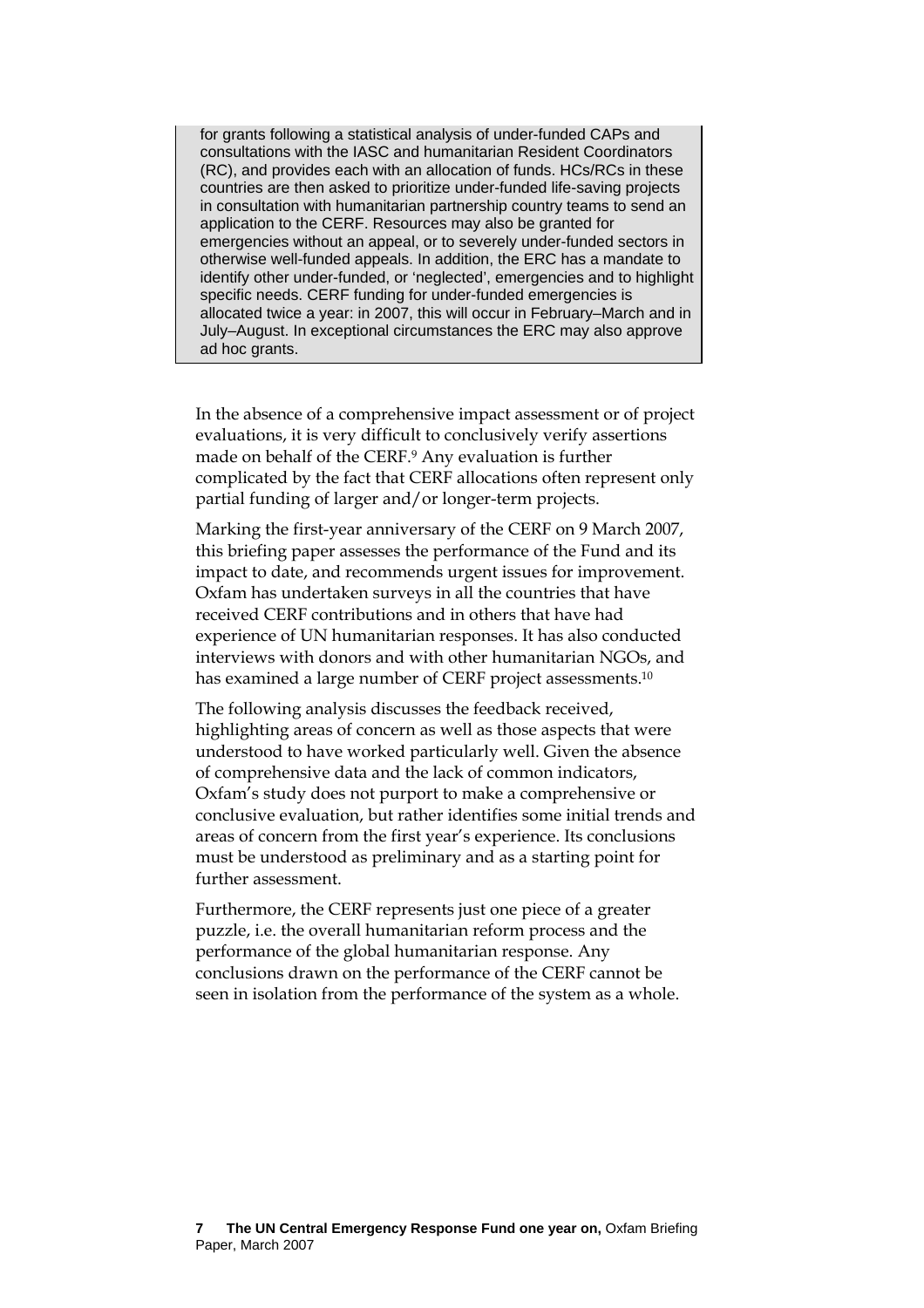# **2. Implementing the CERF**

## Rapid response: some progress made, but challenges remain

One key objective of the CERF is to 'enhance the response to timecritical humanitarian requirements'. According to field data provided by UN agencies and a survey conducted by Oxfam, in many locations CERF funding has enabled accelerated implementation of life-saving programmes.

- In Kenya's drought-affected north-eastern regions, for example, health, food, agriculture, and water and sanitation (watsan) projects (starting between March and May 2006) proved instrumental in strengthening an emergency response that helped some 3.5 million people. Here the mechanism is thought to have worked very effectively, despite serious delays in the disbursement of funding.[11](#page-29-10)
- In Timor-Leste, funds requested in early June 2006 were received by UN agencies within a few days, allowing a fast response to a rapidly increasing number of internally displaced persons (IDPs). The International Organisation of Migration (IOM) and UNICEF, in conjunction with local government, were able to rapidly improve living conditions in IDP camps around Dili and distribute rice rations to the districts of Baucau, Liquisa, Ermera, and Bobonaro.
- In Darfur, food security was identified as a priority in May 2006 and cereal rations were restored to IDPs in June before the rainy season. This was despite disbursement delays.

However accelerated implementation was not always achieved through the rapid disbursement of funds. Often it depended on the ability of UN agencies or implementing partners to pre-fund or borrow on the basis of promised CERF allocations.

Field data reveal an element of learning and improvement in the speed of disbursement, as the CERF Secretariat became more established, processes were standardised, and field agencies became more familiar with the mechanism.

Sudan provides one example of how the disbursement of funds has speeded up. The first allocations to Sudan took an average of 48 days to be disbursed to UN agencies assisting over 200,000 IDPs in Darfur (including 100,000 in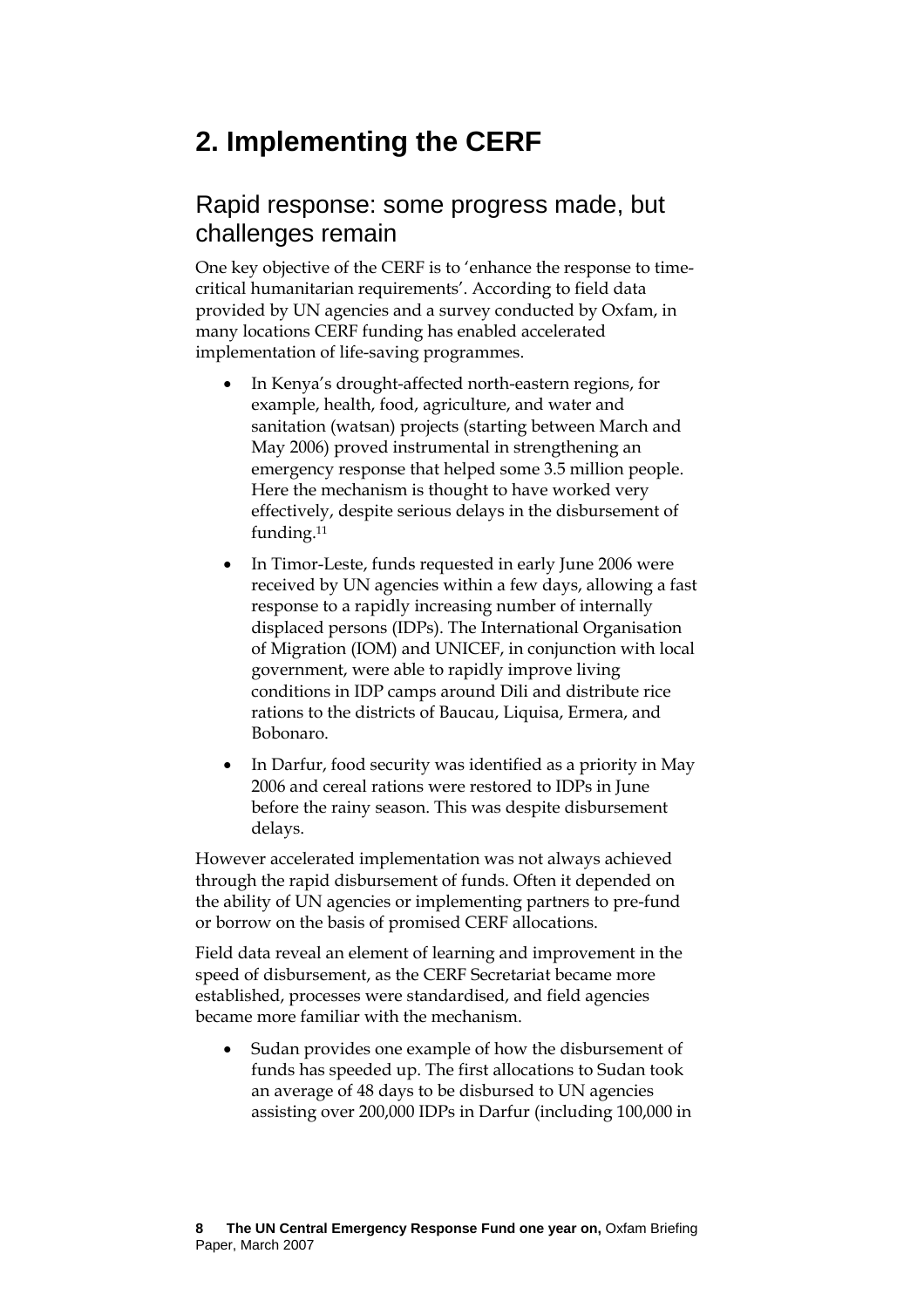camps around Gereida in southern Darfur) and some 14,000 Chadian refugees in the border towns of Azaza and Galu. A second allocation took only a week.

• Kenya provides a similar example, with rapid-response funding after the floods in November/December 2006 being approved and disbursed very swiftly. In contrast with the CERF's drought relief funding in Kenya, UNICEF reported that approval was given for \$1m of funding for flood-related programmes within 24 hours, and that the CERF Secretariat disbursed funds within a week.

Despite such positive feedback, field data also reveal ongoing significant flaws in the speed of disbursement of funds and the start of projects. This is true of both the original disbursement to UN agencies and of the subsequent onward disbursement of these funds to implementing partners. In many cases, UN agencies further disburse funding to a national or international NGO, or to a national government institution. It was impossible to obtain conclusive information on the amount of onward disbursement worldwide. However, CERF field data from the Democratic Republic of Congo (DRC) and Liberia show that onward allocation to NGOs can be as high as 70 per cent of CERF allocations to specific local areas or as low as under 1 per cent. In the DRC of the \$38m allocated by the CERF, up to February 2007 64.3 per cent was disbursed to NGOs or government agencies. In Liberia, 19 out of 23 projects (83%) that were approved for CERF funding were NGO projects. The majority of the projects were chosen from the CAP Midyear Review 2006.

NGOs often have greater operational capacity in the field and invaluable local knowledge, putting them in a better position than UN agencies to respond rapidly to an emergency. However, field data show that onward disbursement of CERF funds is all too often extremely slow and inefficient. For example, Oxfam's survey showed lengthy delays in the onward disbursement of CERF funds in the DRC. Data received from the CERF Secretariat on Liberia also shows delays in onward disbursement to NGOs as much as some UN agencies' effort to speed up the process of disbursement.

In many instances delays were caused by other elements of the international humanitarian system, and not by the inefficiency of the CERF *per se*. Often delays were due to the time-intensive and challenging process of carrying out adequate needs assessment and prioritisation exercises. In other cases they were due to insufficient partnership agreements between UN agencies and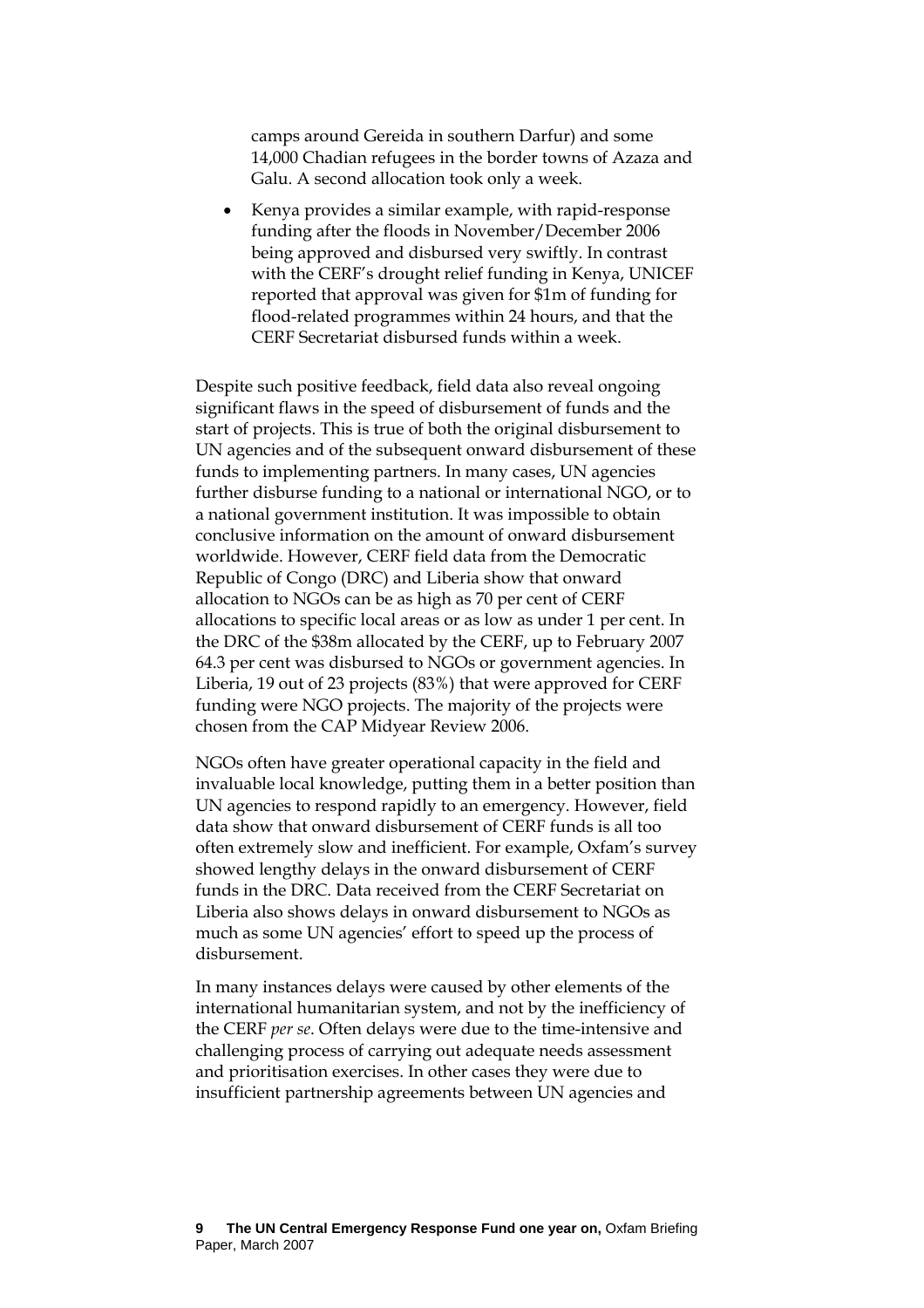NGOs. At times they occurred because of cumbersome work processes within UN agencies.

In some cases much time was lost between the first reporting of the crisis, submission of applications to the CERF, and the start of field programmes. Sudan (which has received several grants under both of the CERF's funding windows) is one of the most striking examples. In early 2006, the worsening security situation in Darfur required an immediate response to kick-start some of the projects included in the 2006 Sudan Work Plan and to complement others. Although an application for CERF funding was submitted in May and approved shortly afterwards, the CERF Secretariat only disbursed funds to UN agencies in the field in July. On average, the time lag between the date of application for CERF funding and disbursement of funds to UN agencies was 43 days in Sudan, 45 days in DRC and 58 days in Liberia.

In other cases, the allocation of funding was made shortly after applications were received, yet it took far too long before the necessary Letter of Understanding (LoU) was completed and/or funds were disbursed. In Somalia, for example, disbursement delays to UN agencies varied in length between 14 and 96 days (counted from application to disbursement). This had potentially extremely harmful implications for the up to 2.1 million people in need, particularly in the drought-affected areas of central and south Somalia. In other cases, such as in Chad, UN agencies reported long delays between allocation and disbursement, yet once the LoU was signed, the funding was received within a few days. Where records of onward disbursement to implementing agents are available, they often show even greater delays.

Funding was sometimes received only after the local situation had changed significantly or when the height of the crisis had passed. In Kenya, for example, the United Nations Population Fund (UNFPA) received its second disbursement of rapid-response funding in June 2006, four months after the worst of the drought in the north-east of the country. Apart from this delay, however, most of the disbursements occurred between March and May and, as a result, most UN agencies and implementing partners, including Oxfam, reported positive feedback on using CERF funds to respond quickly to Kenya's drought in affected areas.

It is to be hoped that, with the recent CERF standardisation of administrative processes, adjustment of field-based UN agency accounting systems, and vigorous training of UN field staff and NGOs, the process of disbursement will speed up in the near future.[12 H](#page-29-11)owever, even if funding is speedily disbursed from the CERF Secretariat to UN agencies, significant delays still remain at the field level as UN agencies forward funds to implementing partners. These administrative delays undermine capacity for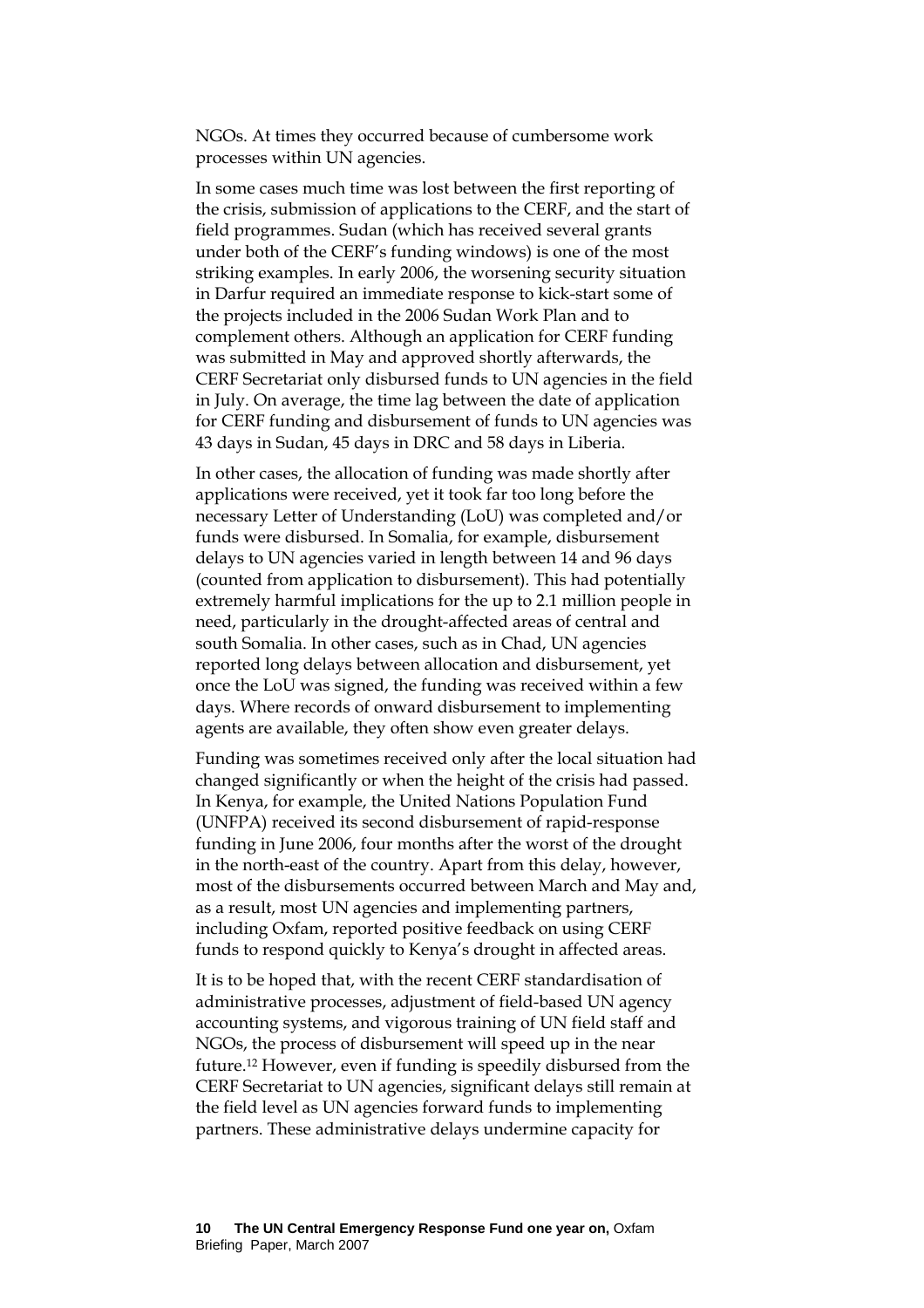rapid reaction and project implementation, and also undermine the effectiveness of the CERF as a rapid-response funding mechanism.

On the basis of existing data, it is not possible to comprehensively or conclusively assess the degree to which the availability of CERF resources has accelerated programming or how many recipients have benefited from it. However, it is clear that if the CERF is to improve the speed of humanitarian response, and not just provide an additional pot of money for UN agencies, its rapid response capacity must be greatly improved. In particular, as a large number of CERF-funded projects are implemented by non-UN agencies, it is vital that the disbursement and onward disbursement of allocations to implementing partners are greatly accelerated and simplified.

Oxfam would be happy to make a full table entailing details on case study project allocation, disbursement and implementation available to interested researchers.

## Is enough aid reaching those in the greatest need?

In 2006, several emergencies received more aid in absolute terms than they did in previous years; in part, this was because of the new CERF. In 2006, the CERF committed \$259.3m (of a total of \$299m) for over 331 projects in 35 countries. This included \$182.4m for rapid response and \$76.9m for under-funded emergencies. Evidence shows that under-funded emergencies benefited from the availability of extra funding. For example, in Somalia CERF allocations made possible life-saving projects in the health, water and sanitation, and livelihoods sectors.

In some cases, the provision of CERF funding and the recognition that went with it may have acted as a catalyst for increasing the overall availability of funding from other sources (though there is limited evidence to sustain this argument). CERF funding also filled critical gaps and ensured the continuation of programmes in places such as the DRC, Côte d'Ivoire, Sudan, and Chad.

However, in cases of extreme under-funding, CERF allocations were too small to cover existing needs. This was the case in Chad and the DRC, the latter of which suffered an enormous gap of more than \$342m, or 51 per cent, between funds requested in the CAP and those received in 2006 (although DRC was the largest allocation from the CERF to any one country at \$38 million in 2006).

There remains a very valid concern that significant amounts of funding (officially seven per cent) are being withheld by UN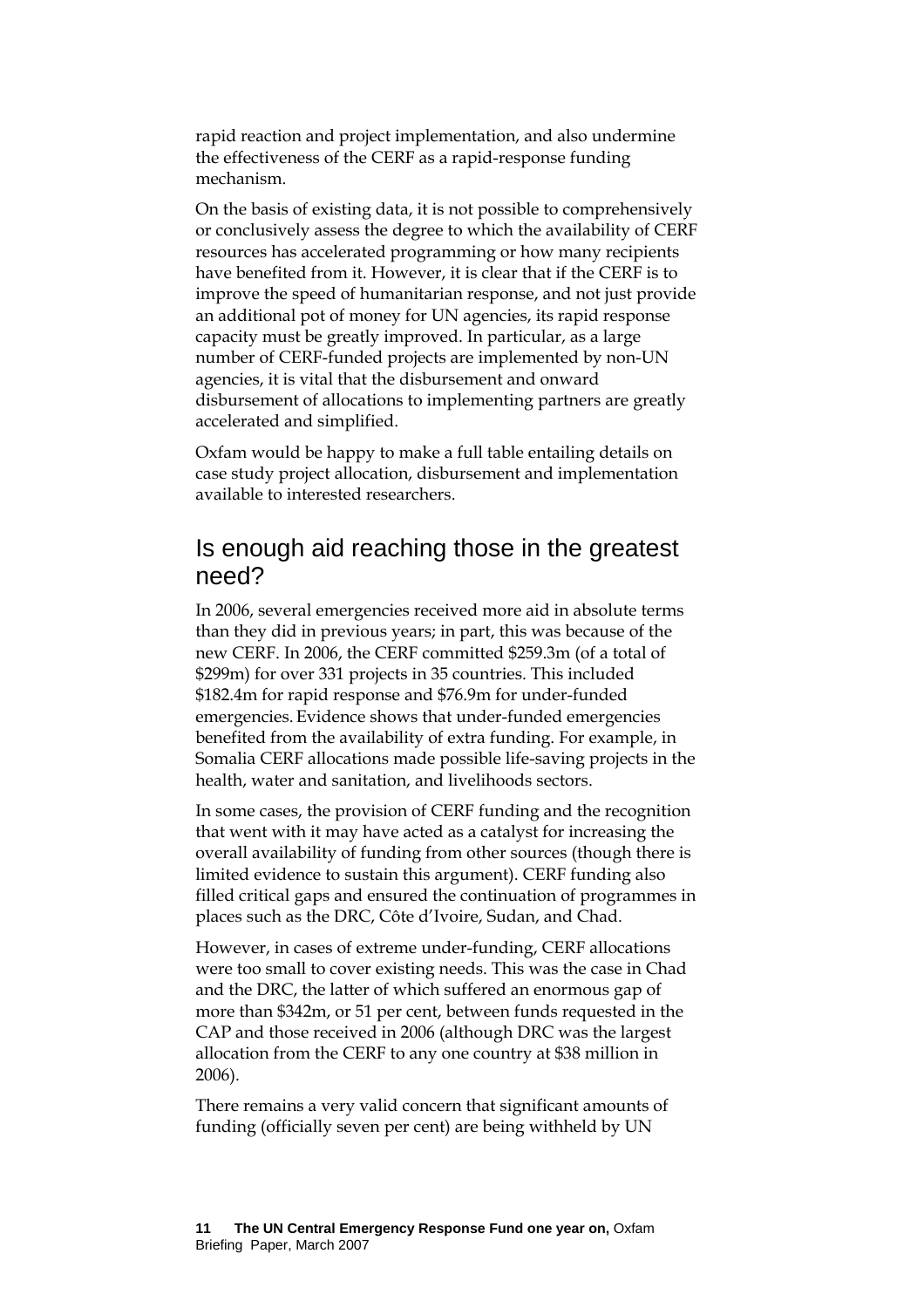agencies as overheads and are therefore not being translated into new and better programmes to benefit people in need. This is exacerbated as UN agencies 'outsource' CERF-funded programme implementation to other agencies, including NGOs, which then also charge for overhead costs (again officially up to a maximum of seven per cent). This could effectively result in double or triple (if CERF Secretariat overheads are taken into account) overhead costs subtracted from CERF allocations.

Most importantly, protracted long-term emergencies such as those in the DRC and Niger cannot effectively be addressed by shortterm relief programmes. They require consistent and broad financial and political support and leadership that addresses and helps to improve the entire system, from health care and social welfare to food security. CERF funding can, however, highlight the plight of these countries and bridge crises in the short term through the provision of 'seed' funding. This would be in the hope of identifying more profound and longer-term financial and political solutions.

A fully funded CERF of \$500m would comprise only between 1.7 per cent and 3.7 per cent of global humanitarian funding.[13 T](#page-29-12)he CERF alone clearly cannot address the global shortfall in humanitarian funding. The UN reports that on average CERF funds increased coverage of UN Consolidated Appeals in 2006 by about 3 per cent, and more in the case of Flash Appeals (from 16 per cent to 37 per cent)[.14](#page-29-13) However, the average shortfall in appeals is many times that figure.

To adequately address this significant funding shortfall and to prevent the continued loss of lives, donors must significantly raise their contributions and address gaps such as that frequently arising between relief and development responses. They should aim to increase the size of the CERF to the UN's requested \$500m. This funding must be provided clearly in addition to, and strictly not as a replacement for, existing humanitarian funding commitments. As the positive impact of the CERF becomes clearer through more effective impact assessment, and the key challenges outlined in this paper are addressed, donors should increase the CERF to a size of \$1bn.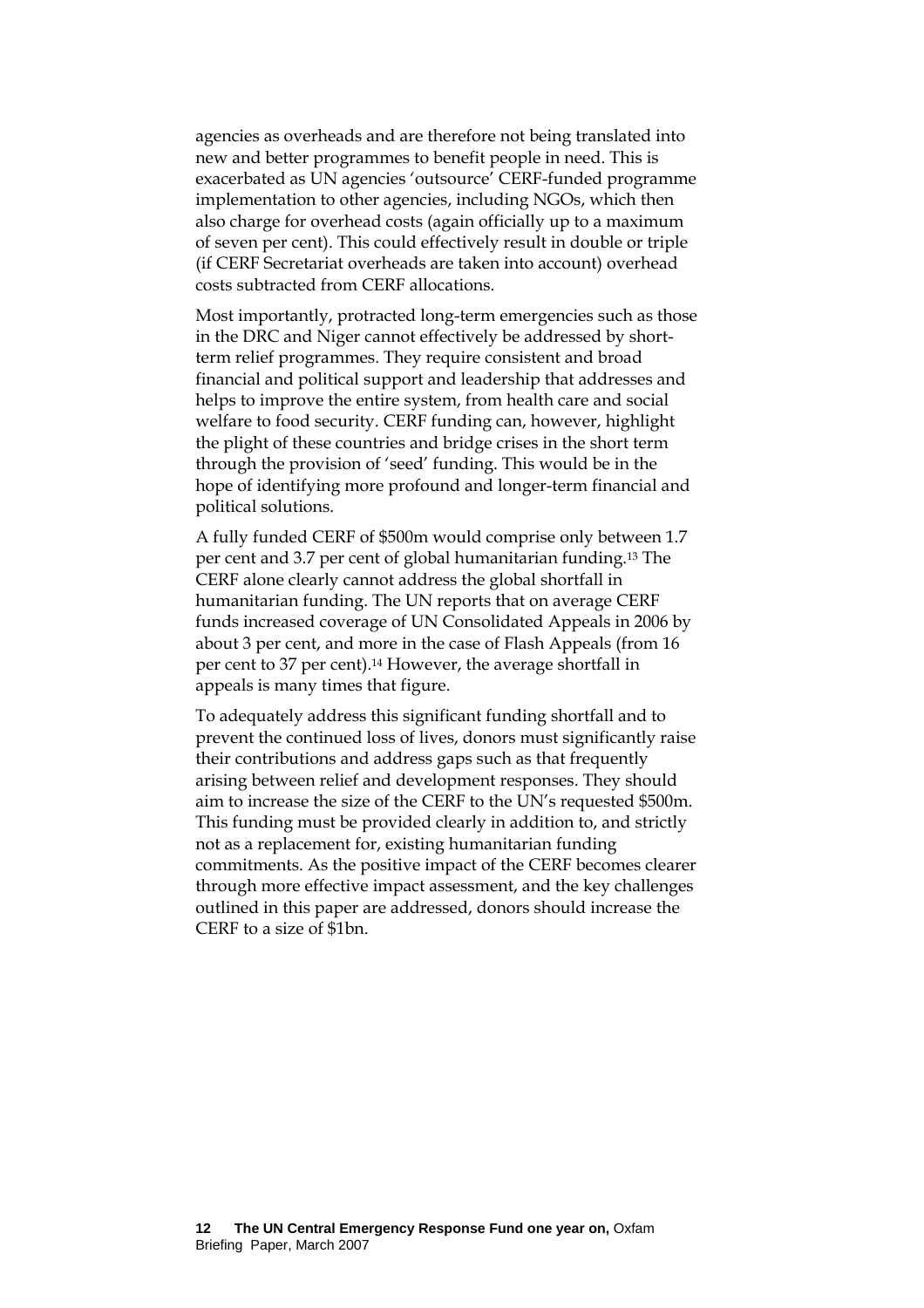#### **Box 2: DAC donors must step up to the mark**

Increasing the CERF to a target size of \$1bn is not unrealistic. Doing so would require a contribution of roughly \$1.14 per person in 'rich countries' (Development Assistance Committee (DAC) countries). In order to achieve this, donors not yet contributing to the fund, or contributing relatively small amounts, such as the USA, Japan, Italy, Austria but also Germany and France and petroleum exporting states must step up to the mark.

By comparison, military spending in DAC countries, at approximately \$752.8bn in 2005, translates into roughly \$857 per capita (based on a DAC population of 878.5 million).

At the same time, Oxfam calls on the new ERC to continue to interpret his allocation mandate broadly, with a view to spending the maximum possible amount of the CERF each year. Once the Fund grows beyond the mandated \$500m, the allocation model that provides two-thirds for rapid response but just one-third for under-funded emergencies should be reviewed.

Furthermore, it is vital that OCHA, UN agencies and NGOs urgently work together to improve collective needs assessments that provide accurate measures of humanitarian need in different settings and improve impact assessments to establish to what degree measured need has been met. This is vital in order to ensure that humanitarian responses respond to needs (including CERF funding allocation) and to ascertain the effectiveness and positive impact of the CERF.

## 'New' money?

It is difficult to determine from national Official Development Assistance (ODA) and humanitarian budgets whether or not donors' CERF contributions represent 'new' or 'old' money. Oxfam defines new money as funds that are additional to other humanitarian contributions. In order for the CERF to be an effective funding mechanism, donor contributions must comprise 'new' money. Sweden, the United Kingdom (in 2006) and Norway — three of the largest donors to the CERF — have indicated that all money pledged to the CERF is 'new' money[.15 F](#page-29-14)unds from Ireland, another major donor, have also been contributed in addition to other humanitarian contributions, while the Netherlands, another key donor, has indicated that 50–75 per cent of its funding is additional to current Dutch humanitarian aid levels.[16](#page-29-15) The 2006 contribution from the United States, however, is not considered to be entirely new money. As the CERF is designed to complement, not replace, other humanitarian funding sources, it will not be as effective in addressing humanitarian need if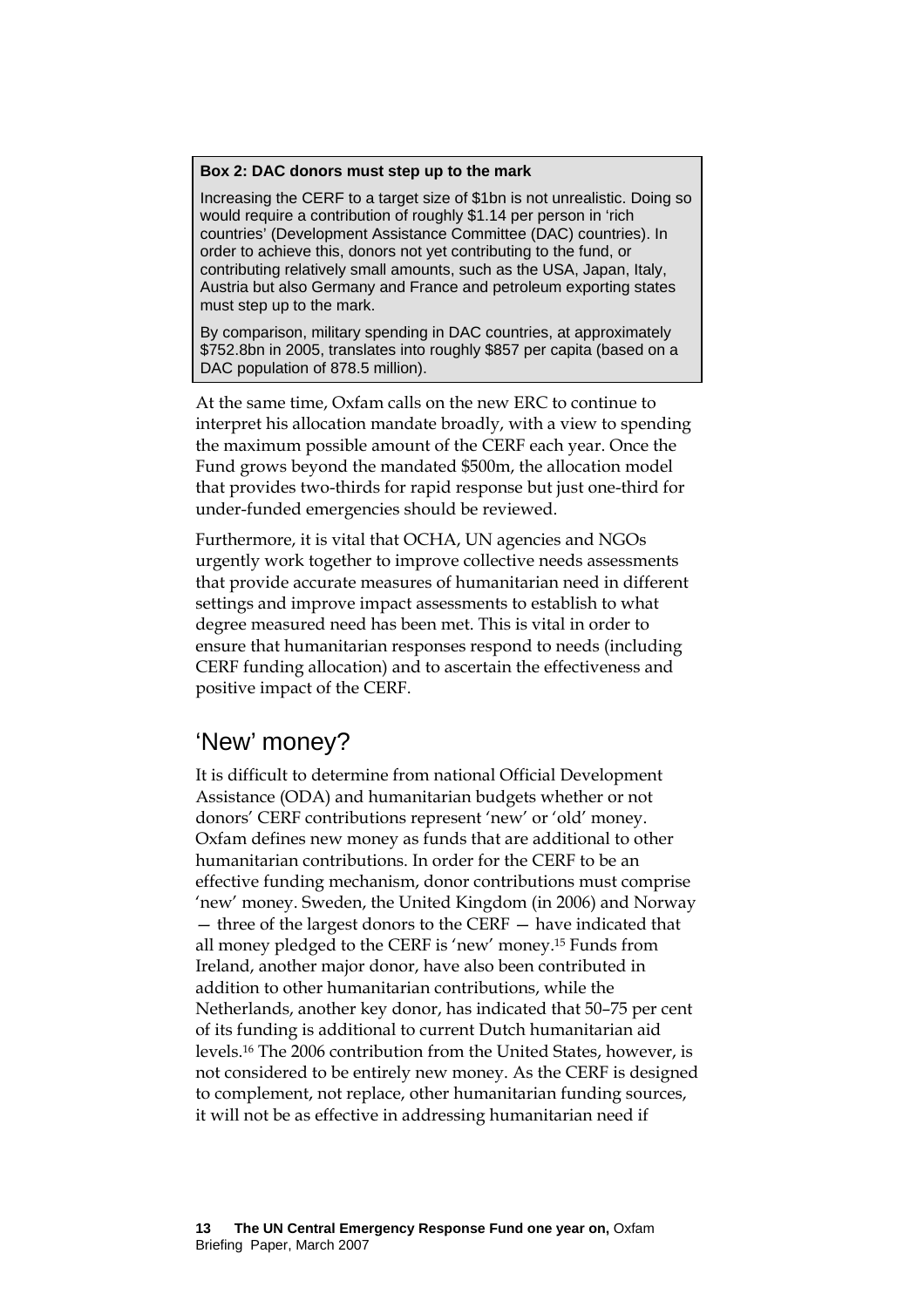contributions are made to the detriment of other, bilateral humanitarian contributions. Recycling 'old' money into the CERF compounds the legitimate concern of some NGOs that the CERF adds an unwarranted layer of bureaucracy and overhead costs. It would undermine one of the CERF's key objectives: providing additional resources to under-funded crises and programmes.

## **Inclusiveness**

CERF decision-making is essentially a top-down process, granting significant influence to the ERC and Humanitarian Coordinators. While field data reveal some evidence of the CERF improving UN inter-agency co-ordination (e.g. in the Horn of Africa) and UN agency/implementing partner co-ordination (e.g. in Liberia and Mozambique), feedback also provides ample evidence of frustration at its hierarchical nature and implementing agencies' lack of direct access to funding. No direct funding relationship exists between the CERF and NGOs or local government, thus excluding a significant amount of humanitarian (rapid) response capacity from direct access. Instead, with varying degrees of intensity, NGOs participate indirectly, via their involvement in field-based co-ordination or prioritisation mechanisms.

Furthermore, UN agencies disburse a significant amount of CERF funding to implementing partners, although currently it is impossible to identify the exact amount of funding provided to NGO-led projects. This results in several layers of overheads. It also risks defeating the objective of rapid response, as CERF allocations have to jump several administrative hurdles before project implementation can commence.

The table below shows the number of NGO partners that had received CERF funds through UN agencies by July 2006 (there are currently no data available on the number of implementing partners for the UN Food and Agriculture Organisation (FAO). The data were drawn from UN agency reporting matrices, as listed on the CERF open source website between March and July 2006.[17](#page-29-16)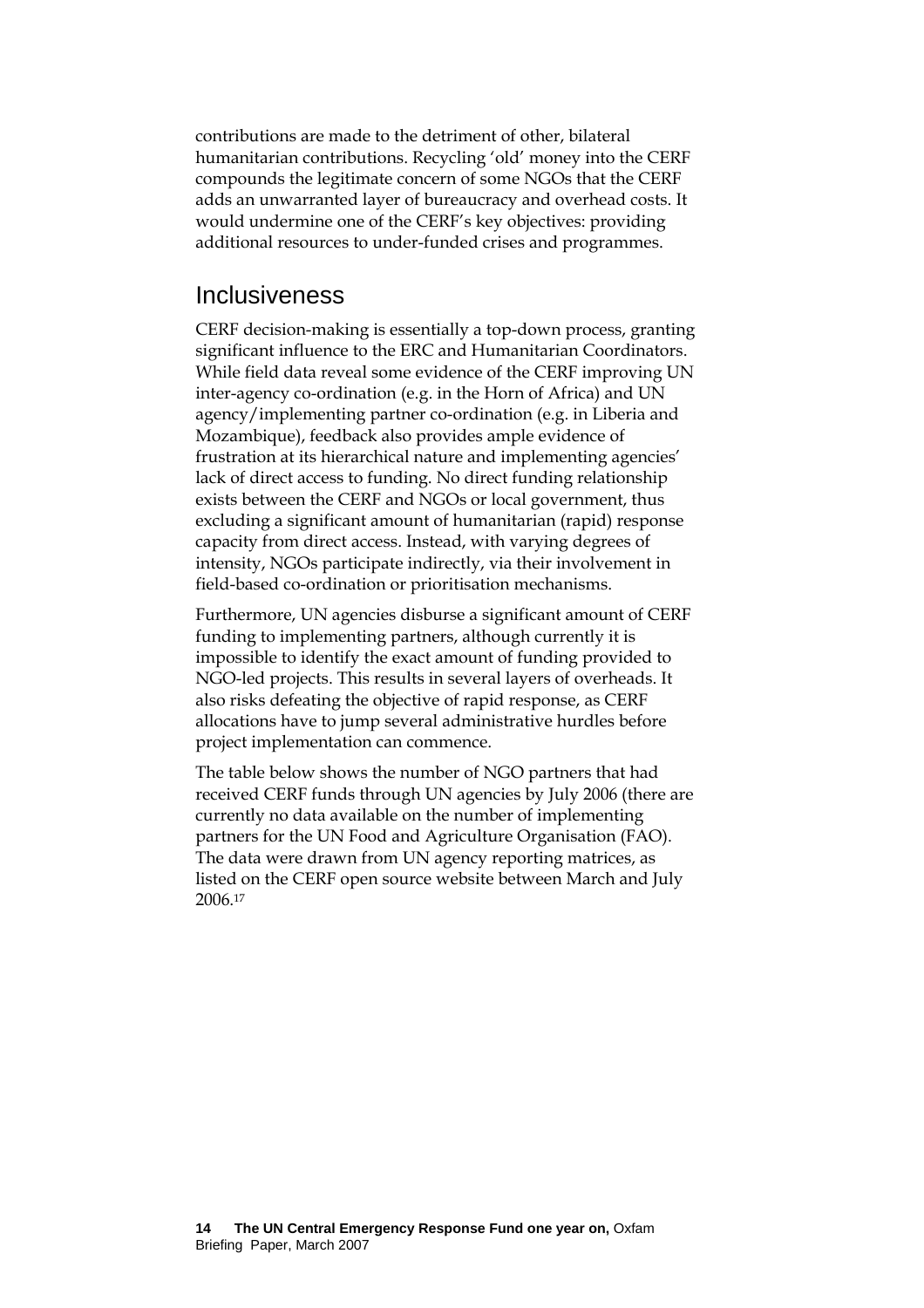| Table 1: Number of NGO partners receiving CERF funds |
|------------------------------------------------------|
| through UN agencies (to July 2006)                   |

| <b>Agency</b>      | <b>WFP</b> | <b>UNICEF</b> | <b>UNHCR</b> | <b>WHO</b> | <b>IOM</b> |
|--------------------|------------|---------------|--------------|------------|------------|
| National NGOs      |            | 26            |              |            |            |
| International NGOs | 28         | 30            |              |            |            |
| Total              | 45         | 56            | 12           |            |            |

Source:

<http://ochaonline2.un.org/Default.aspx?alias=ochaonline2.un.org/cerf> (accessed by the authors between October 2006 and February 2007).

Several representatives of international NGOs who responded to our survey voiced frustration regarding the central role of UN agencies, which they saw as cumbersome or less effective in responding rapidly to a deteriorating situation. Moreover, many were frustrated at being relegated to a status of 'junior' implementing partner. Of greater concern might be the lack of direct access to CERF funds and decision-making by local NGOs and government. In particular, in protracted crises local public mechanisms play a primary role; their intervention is sometimes more effective and often more sustainable than that of international agencies, whether UN agencies or NGOs.

Several donors and NGOs have stated their concern regarding the lack of direct NGO access to CERF funds. Some have called for a change in the CERF's mandate to enable direct NGO access or, alternatively, for pre-approval of selected NGOs to fast-track their applications for CERF funding and for a fixed percentage of CERF funds to be pre-allocated to NGOs. Beneficial as such reforms would be, the current political dynamics in the General Assembly appear to make it unlikely that such a change would be approved in the short term. Oxfam therefore believes that, at the same time as advocacy towards this goal is pursued, all stakeholders should also focus on the administrative and operational changes needed to provide maximum benefit for beneficiaries under the current system.

Keenly aware of the shortcomings presented by the exclusion of NGOs and the still-limited speed of onward disbursement, the CERF Secretariat is currently testing various innovative funding mechanisms to increase the participation of NGOs. Examples include allocating funding directly through cluster leads (which are also UN agencies), as in Liberia, or pre-positioning funds using the Rapid Response Mechanism, as in the DRC. Oxfam strongly supports efforts towards a more inclusive and flexible CERF. Mechanisms of this nature should be further developed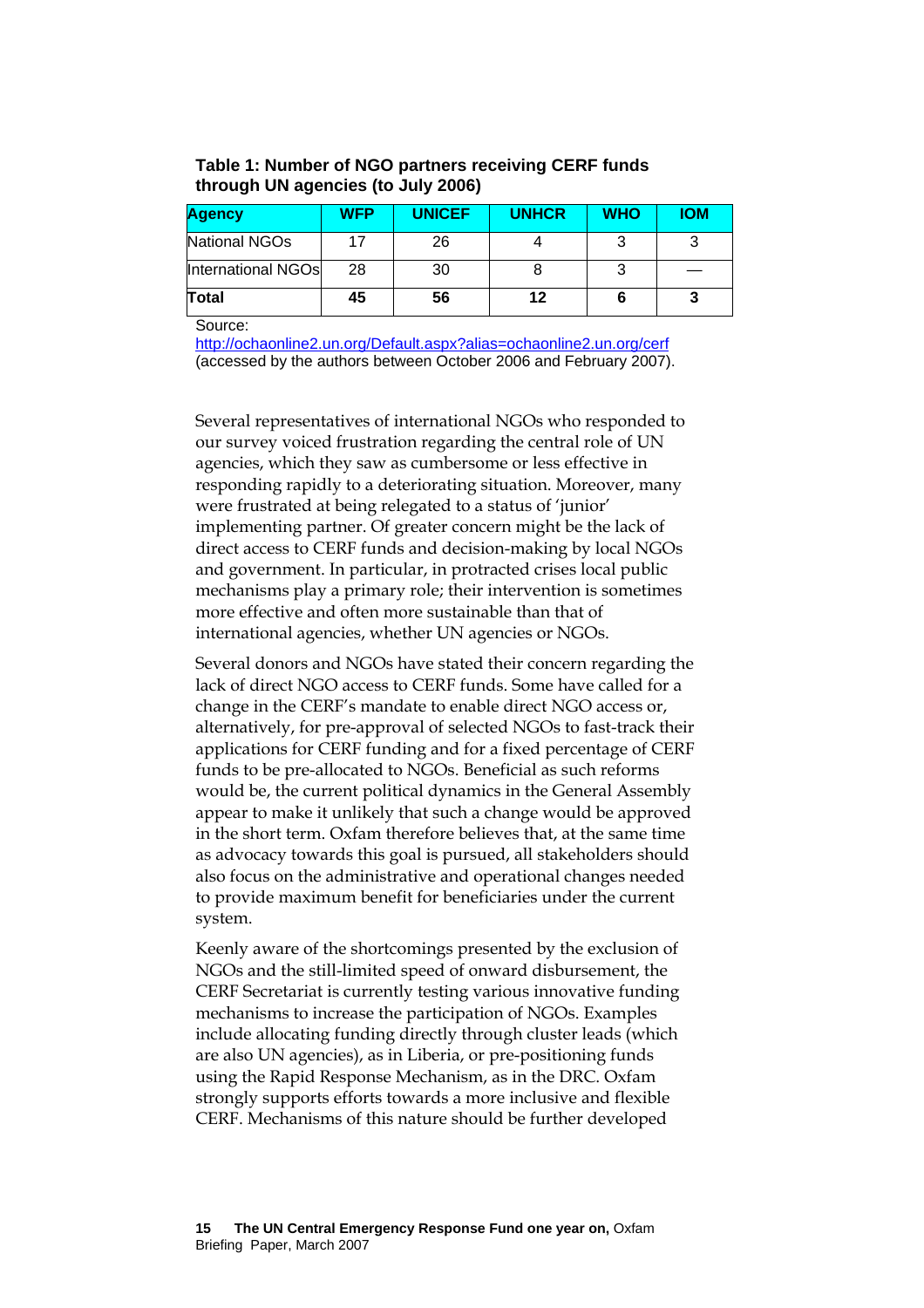and strengthened until such time as direct NGO access to CERF funds can be negotiated. NGO/UN agency partnership agreements also need to be strengthened and simplified. The CERF's Advisory Group must urgently address the question of reasonable overheads for both the 'pass-through' agency and the implementing partner.

## Predictable funds

Field data suggest that the availability of CERF resources has increased the predictability of funding in some contexts and therefore has facilitated humanitarian programmes and rapid response. Positive feedback was received in particular from Timor-Leste, Kenya and Sudan. In some cases anticipated funding allowed agencies to respond rapidly and to jump-start or maintain programmes even before monies were disbursed.

However, field agencies also suggested that the nature of CERF allocations — which are inherently small and short-term limited predictability and utility. CERF allocations could only be supplemental to ongoing programmes or in the nature of a 'bridge' until further and longer-term funding could be secured. CERF funding was not sufficient or long-term enough to support substantial programmes that addressed the causes of protracted crises — rather, it led to 'quick fix' projects. Some agencies also criticised the relatively rigid implementation timeline, as this prohibited responses to rapidly changing environments. Such programming is particularly difficult in protracted crises or in complex and volatile areas of operation. This reinforces the need for the CERF to complement, rather than be a substitute for, other humanitarian funding.

## **Prioritisation**

Many responses to Oxfam's field survey suggested that existing prioritisation mechanisms such as the UN's cluster approach and pooled funding[18,](#page-29-17) though time-intensive, benefited common agenda-setting and needs assessment. As a result, these mechanisms facilitated the comparatively speedy disbursement and implementation process of CERF allocations. They may also have contributed to more accurately targeted and more flexible aid based on local needs assessment.

In September 2006, the report of the UN Secretary-General came to the same conclusion, and highlighted the complementarity of the various reform mechanisms.[19](#page-29-18) Field data also stress that prioritisation processes have in some cases facilitated the participation of NGOs and have strengthened transparency,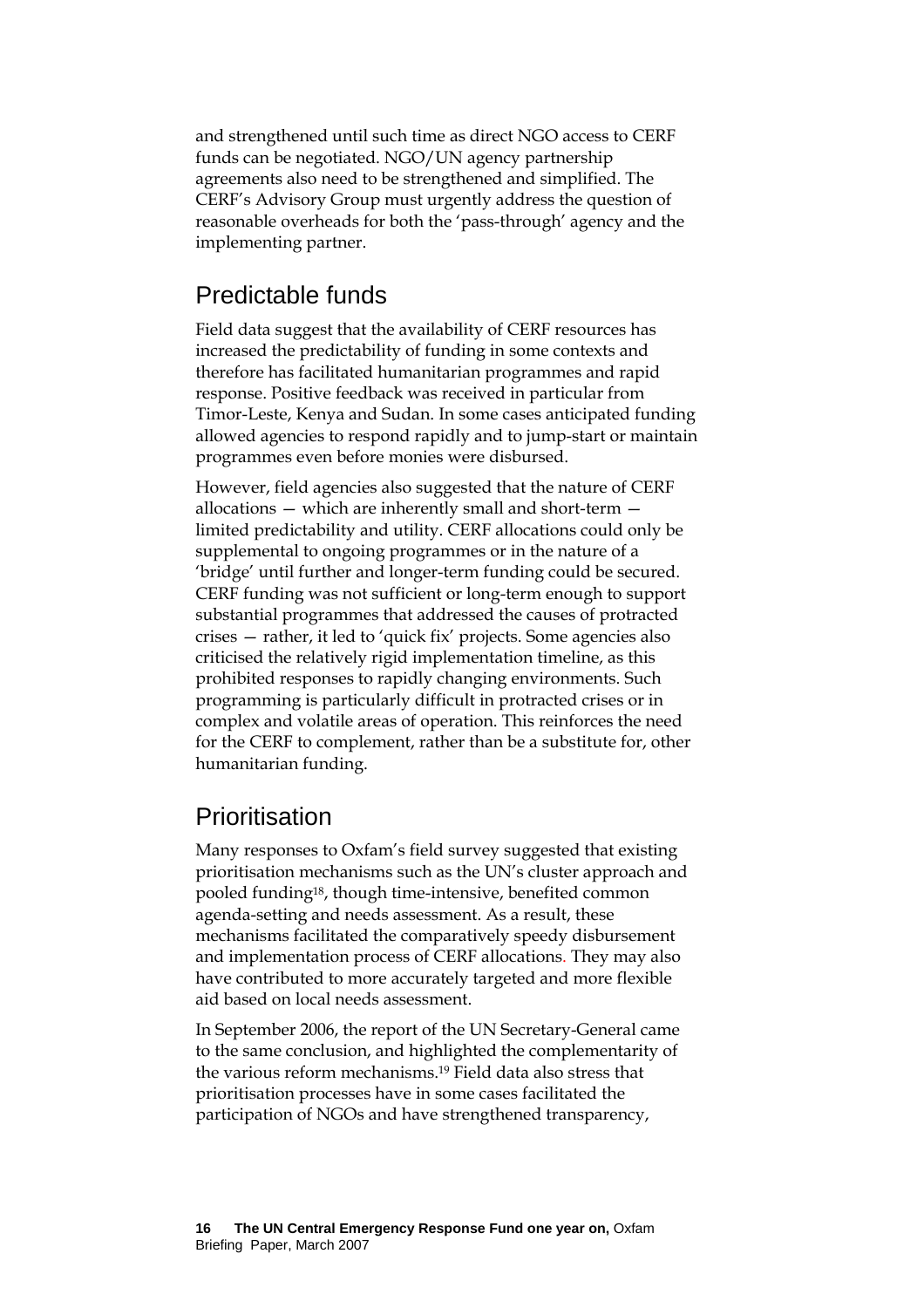institutional understanding, and lessons learned. While NGOs are excluded from CERF decision-making processes, HCs and the Inter-Agency Standing Committee frequently base their requests and allocations on a relatively inclusive prioritisation process that includes NGOs.

However, the inclusiveness of prioritisation mechanisms is highly dependent on the personality and professional experience of individual HCs and on the nature of the emergency. Not all NGOs are able to engage meaningfully with these mechanisms, due to capacity constraints; nor do all NGOs or donor agencies choose to participate. This could be for reasons of independence, efficacy, maximising control, or even speed of response. The system therefore benefits larger, usually international organisations and tends to exclude small and, in particular, local organisations.

Prioritisation mechanisms are inherently undermined by a lack of standardisation, comprehensive data, common indicators, criteria for the allocation of funding and transparency of information flows. Furthermore, they do not exist in all countries that have received CERF allocations.

In order to improve the response capacity of the CERF, these prioritisation and needs assessment mechanisms should be further strengthened, broadened across other areas of operation, and standardised. In order to strengthen their complementarity, their administrative requirements should be simplified and harmonised. This would ease the administrative burden on country teams and on implementing partners.

## Transparency, administration, evaluation

While initially administration of the CERF was deemed to be slow and complicated, it has shown signs of significant improvement over the past 12 months. The CERF Secretariat has streamlined, and in many cases standardised, processes. For instance, agreeing on a LoU to enable the disbursement of funds originally caused long disbursement delays for a number of UN agencies in the DRC and Côte d'Ivoire, among other countries. With templates now on the web, the process has been simplified and standardised. Moreover, field staff are being trained to raise awareness and understanding of the CERF. Furthermore, up-todate data on project level disbursements to all countries is now publicly available on the CERF website. All of this should result in simplified application procedures, decision-making, and disbursement.

While field data indicate a degree of ignorance and misinformation regarding the CERF, they also indicate clear signs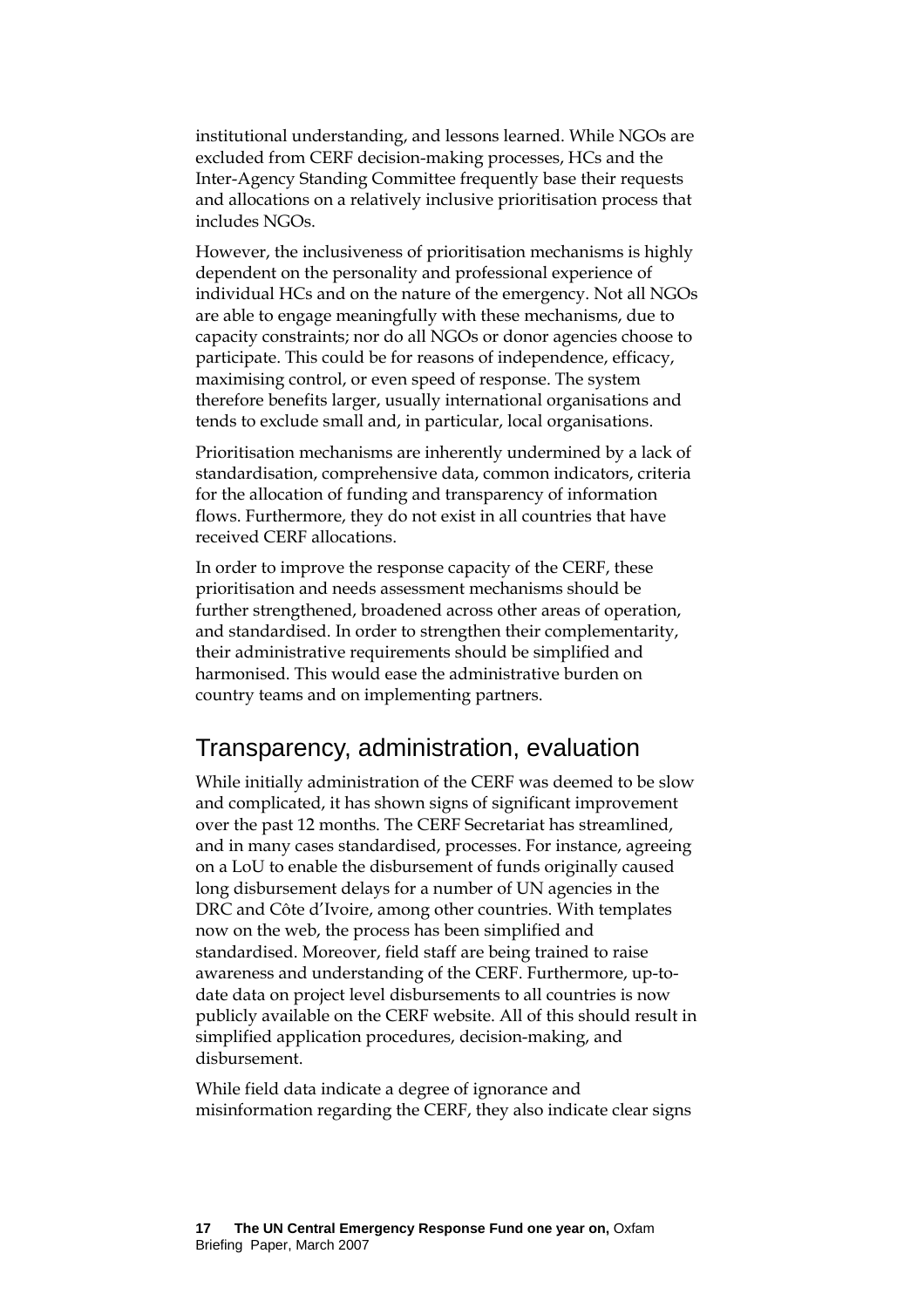of learning, as individuals and organisations become accustomed to the new mechanism.

Of great concern are the lack of mandatory and comprehensive project impact assessments and evaluations. The burden of reporting and evaluating has been placed on UN agencies and, depending on their contracts with implementing partners, to some extent on NGOs. There is no standardised reporting system, nor have common indicators been identified. The CERF internal interim evaluation set for 2007 is expected to look at the establishment of a performance management framework. However, meaningful impact assessment depends on agencies' willingness to provide standardised data at the project level. It has been argued that any more burdensome reporting requirements might reduce the speed of project implementation. With some significant exceptions, donors have so far officially shown little interest in monitoring how their money is spent or whether it achieves its objective in addressing humanitarian need. For the time being, the majority of donors seem satisfied with CERF reporting and await the forthcoming external evaluation.

The CERF Secretariat and recipient UN agencies will have to make a comprehensive effort to improve data recording and impact assessment in order to ascertain if objectives are being achieved.

## Impartiality and equity of resource allocation

According to the NGO Development Initiatives: *'In spite of the manifest support throughout the global community for the principle of adequate and equitable humanitarian assistance, there is still a huge disparity between the funds made available for different situations. As measured by the CAP, only one-third of needs were met in the five leastfunded emergencies, compared with over three-quarters in the five bestfunded emergencies.'*[20](#page-29-19) 

While it can by no means be expected to completely solve this problem, the CERF is meant to help address funding imbalances, and has done so in several cases, including in the DRC, Zimbabwe, and Sudan. However, it has not tipped the global balance towards a more equitable response.

When supporting the CERF, donors relinquish control over their contributions to the ERC and HCs. In theory, this increases impartiality on the basis of funding criteria. However, many donors and implementing agencies have questioned the clarity and utility of the CERF's funding criteria. Furthermore, the system grants significant influence to the ERC and HCs in allocating resources with limited, formalised checks and balances. This is of some concern given the frequent multi-hatted nature and multiple responsibilities of HC posts (e.g. lead on prioritisation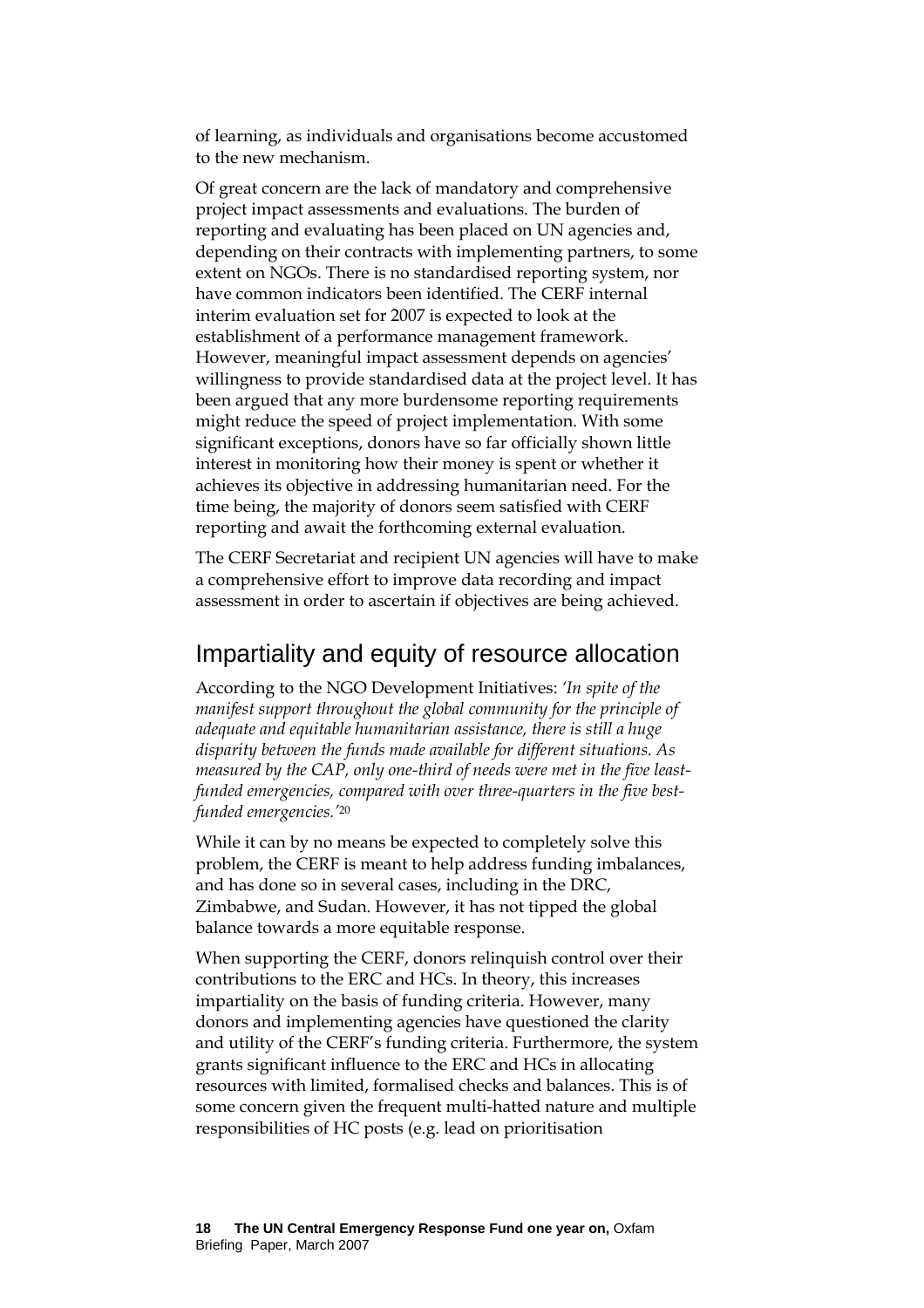mechanisms, such as pooled funding or clusters, CERF, CAP, etc.) and quite varied levels of experience and expertise in humanitarian issues. It raises even more questions within an integrated mission in which HCs may also have political and military responsibilities.

This further highlights the need for greater and more formalised inclusiveness of all stakeholders and, for example, for standardised involvement of clusters and sectors in prioritisation exercises and in decision-making. The UN and the CERF Secretariat must further develop detailed guidelines on the allocation of resources for under-funded emergencies. UN Humanitarian Co-ordinators must be held to account for effective leadership of a prioritised humanitarian response based on clearly assessed needs. Lastly, UN efforts at strengthening and reforming the pool of experienced HCs must be strongly supported and accelerated.

## **3. Donors and the CERF**

With CERF pledges for 2007 already reaching \$343m, and a total of \$400m expected , the UN Office for the Co-ordination of Humanitarian Affairs (OCHA) is moving closer to its goal of a total fund of \$500m. While Oxfam recognises that this is a great improvement on the contributions for 2006 (\$299m), it is still a long way from covering the shortfall in the global response to humanitarian need.

At the latest High Level Conference on the CERF, held in New York in December 2006, 16 new donors and a growing number of non DAC countries made pledges for 2007. Even CERF recipients (namely Lebanon, Timor Leste, Indonesia, Philippines and Djibouti) pledged funds for 2007 in order to acknowledge the CERF's success. Traditional donors welcomed these new additions and stressed the CERF's quality of strengthening donor co-ordination. However, a number of wealthy, influential donors were noticeably absent. Austria, Italy, the United States, Canada, Japan and petroleum-exporting states have yet to make a pledge to CERF. The CERF Secretariat also failed in attracting significant donations from private donors. And some members criticised the absence of the European Community Humanitarian Office (ECHO). Many donors deemed the political and financial support of more donors and a commitment to close co-ordination crucial in assuring the Fund's future success.

ECHO contends that its unique operational capacity enables it to respond to rapid-onset disaster at least as quickly as, or in fact quicker than the CERF. ECHO funds non-UN projects and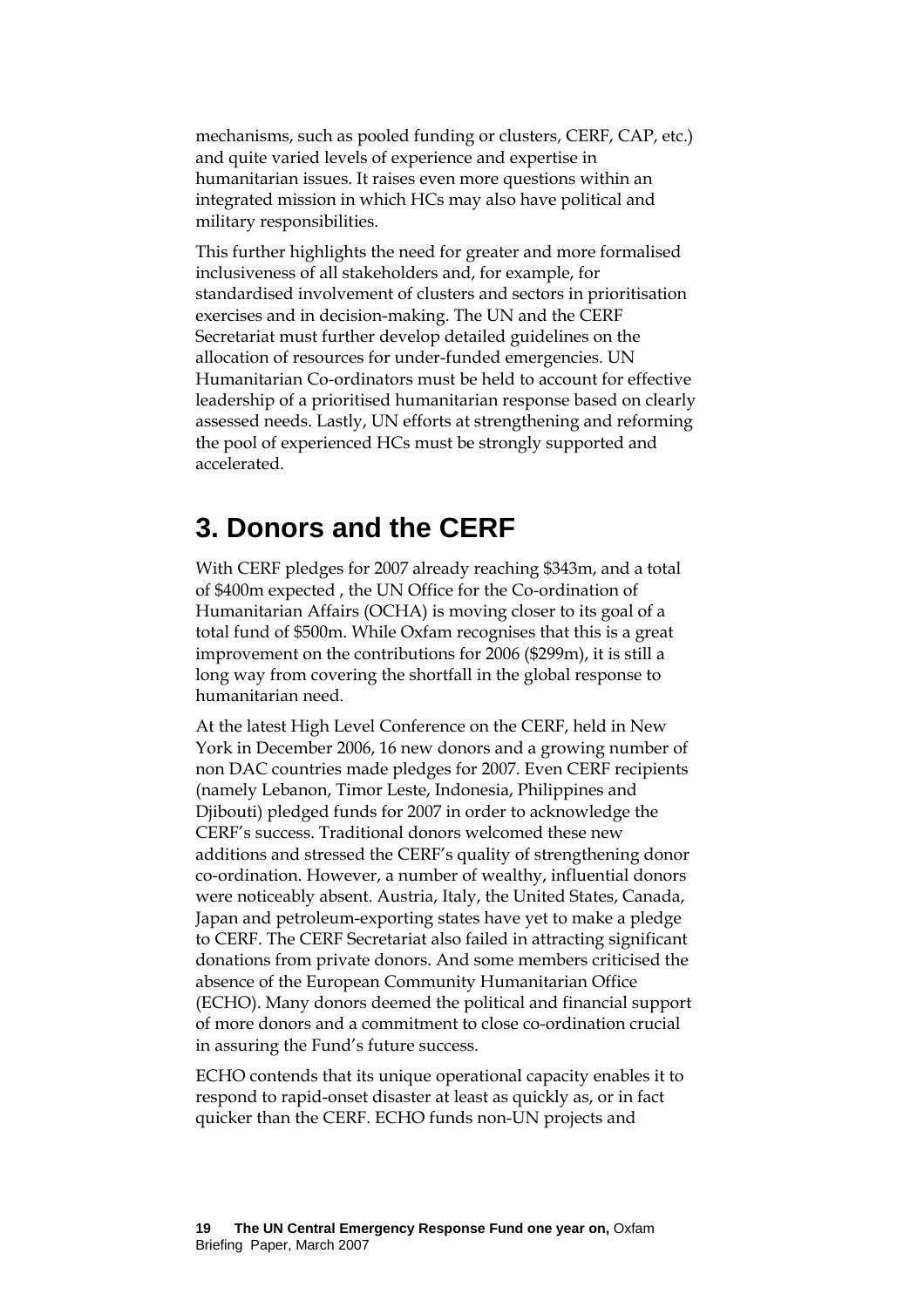programmes directly (for example between 50-60 per cent of its operational budget is directly allocated to NGOs), increasing the speed and inclusiveness of the response to rapidly deteriorating situations. ECHO also has a clear approach to needs assessment and strong principles regarding project impact assessment. Its budget is drawn from member states contributions and is unlikely to grow significantly over the next three years. Investing in the CERF would thus, ECHO argues, simply establish an additional layer of bureaucracy. ECHO contributions to the CERF could also not be deemed 'new' money as they would be drawn from its existing humanitarian budget.

In order to take full advantage of ECHO's unique experience and ways of working, Oxfam believes that ECHO's independent funding for emergencies should be upheld and that ECHO should not be pressed to contribute to the CERF under the present circumstances. However, in-country co-ordination between the CERF and ECHO is necessary and will have to improve to prevent duplication and the funding of multiple short-term micro projects. The EU should furthermore use its substantial international leverage to urge non-traditional donors to fully engage with the ongoing reform process, including the CERF. It should help the UN to engage with, for example, states in the Middle East that not only have the financial resources to support the CERF, but are also situated in a region that has already benefited from CERF funding and is likely to do so in the future.

## Predictable contributions

The predictability of funding is vital to the success of the CERF. Only financial commitments over a number of years will secure long-term, predictable funding. Thus far, only the UK, Sweden, Norway, Belgium, Netherlands, and Ireland have made multiyear commitments to the CERF. Canada has made a statement that it will make multi-year commitments once it is satisfied with the organisation, structure, and management of the Fund. A number of other important donors, e.g. Germany, are or claim to be constrained by domestic legislative restrictions that prevent multi-year financial commitments. While the UN expects existing donors to renew their pledges in the coming years, this cannot be taken for granted, and further efforts must be undertaken to guarantee multi-year commitments or an alternative solution to sustainable funding in the future.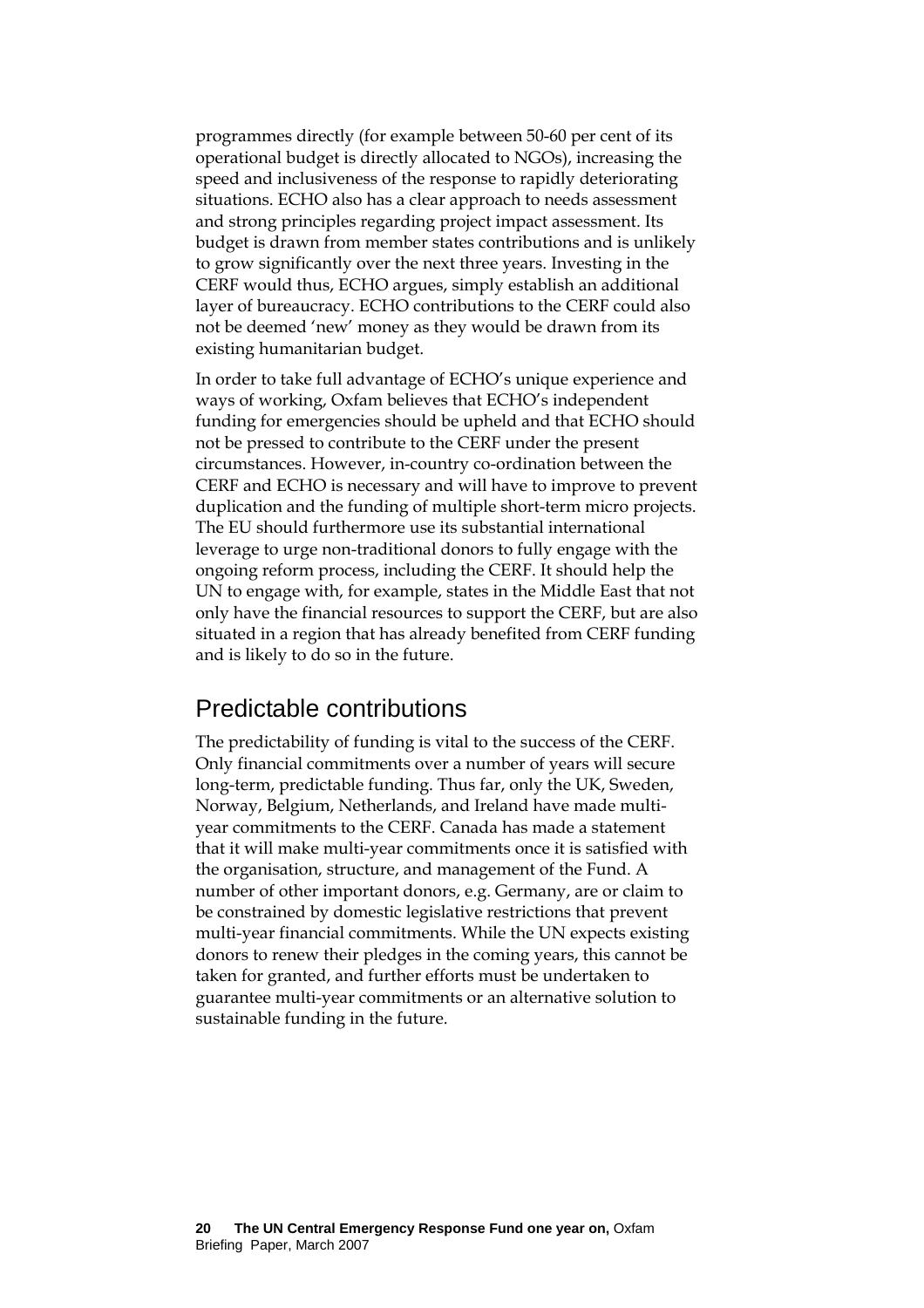## Are rich countries contributing their fair share to the CERF?

The disparity in donor contributions is striking. This is especially evident if donors' contributions are compared with their gross national income (GNI). In the following table, Oxfam has calculated what each rich country's contribution should be, based on its share of GNI, in comparison with what it has actually pledged, if the UN is to reach its target of a CERF totalling \$500m. Oxfam has chosen DAC donors, excluding ECHO, for this study.

| <b>DAC country</b><br>Fair share of total Actual share of<br><b>Actual funding</b> |               |                  |                   |  |  |
|------------------------------------------------------------------------------------|---------------|------------------|-------------------|--|--|
|                                                                                    | pledged (\$m) | funding required | fund as % of fair |  |  |
|                                                                                    |               | (\$m)            |                   |  |  |
|                                                                                    |               | (of \$500m)      | share (\$500m)    |  |  |
|                                                                                    |               |                  |                   |  |  |
| United Kingdom                                                                     | 83.23         | 34               | 245%              |  |  |
| Norway                                                                             | 57.00         | 4                | 1,377%            |  |  |
| Netherlands                                                                        | 53.30         | 9                | 593%              |  |  |
| Sweden                                                                             | 52.00         | 6                | 934%              |  |  |
| Ireland                                                                            | 26.00         | 3                | 1,036%            |  |  |
| Spain                                                                              | 19.95         | 17               | 121%              |  |  |
| <b>Denmark</b>                                                                     | 8.80          | 4                | 228%              |  |  |
| Switzerland                                                                        | 8.38          | $\overline{6}$   | 136%              |  |  |
| Australia                                                                          | 7.91          | 10               | 80%               |  |  |
| Finland                                                                            | 6.67          | 3                | 226%              |  |  |
| Germany                                                                            | 6.65          | 43               | 16%               |  |  |
| Luxembourg                                                                         | 5.32          | 0.5              | 1,182%            |  |  |
| Belgium                                                                            | 2.93          | 6                | 52%               |  |  |
| France                                                                             | 1.26          | 33               | 4%                |  |  |
| New Zealand                                                                        | 1.00          | $\overline{2}$   | 63%               |  |  |
| Portugal                                                                           | 0.26          | $\overline{3}$   | 10%               |  |  |
| Austria**                                                                          | 0             | $\overline{5}$   | 0%                |  |  |
| Canada*                                                                            | 0             | 16               | 0%                |  |  |
| Greece                                                                             | 0             | 3                | 0%                |  |  |
| Italy**                                                                            | 0             | 26               | 0%                |  |  |
| Japan*                                                                             | 0             | 75               | 0%                |  |  |
| United States*                                                                     | 0             | 195              | 0%                |  |  |

## **Table 2: Rich countries' fair share of CERF funding (listed by actual funding pledged)**

\* Has either pledged or contributed in 2006, or has expressed an intention to contribute in 2007.

\*\* Has neither pledged nor contributed funds in the past.

Source: Oxfam GB, 2007.

The large funding discrepancies between traditional donors are clearly evident. 2007 was the United Kingdom's second year as the largest financial supporter of the CERF, while Norway topped the 'fair share' list. Also contributing over 10 times their fair share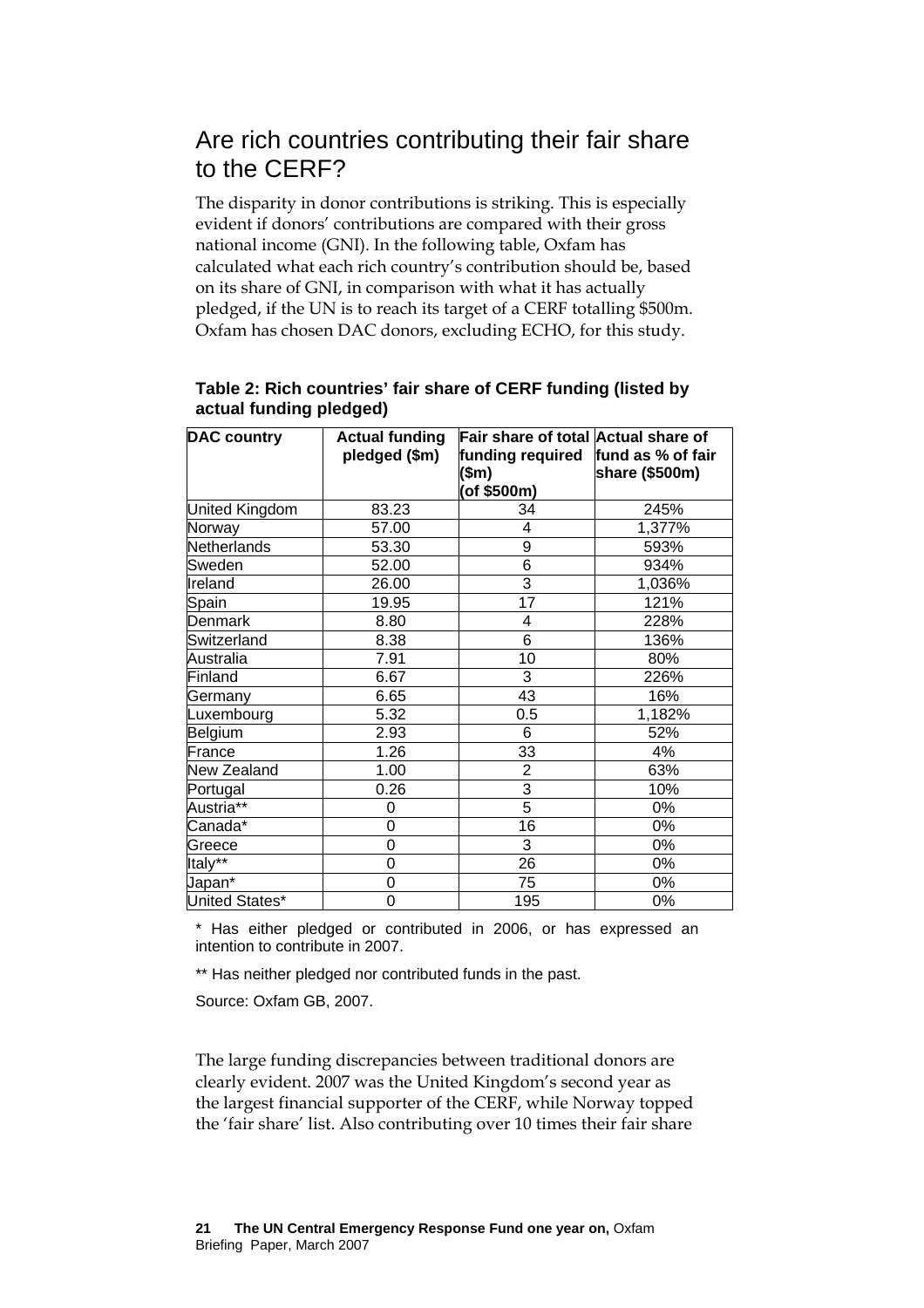were Luxembourg and Ireland. What this survey illustrates is the widespread support for the CERF and the consistently generous donors in Scandinavia. However, it also shows the exceptionally poor support of several key donors, for instance the USA, Japan, the petroleum exporting states and several EU nations, with Italy, Austria but also Germany and France the obvious examples. Europe overall has been the most significant regional donor.

At the time of writing, a number of important donors had not yet announced their contributions for 2007. Their absence from the pool of donors is politically significant and does not go unnoticed by others. The US, Japan, and Canada have indicated that they may pledge funds in the future.

## Donor assessment of CERF to date

Most donors recognise that the CERF is integral to the UN humanitarian reform agenda and consistent with good humanitarian donorship objectives of achieving efficient, principled, and accountable humanitarian assistance. The overall response to date has been positive with regards to the performance of the Fund. While the CERF may not have reached its optimal level of performance in its first year of operation, most donors are pleased with the advances made and are optimistic about its future operational capacity. As a result, at this stage many are reluctant to criticise the mechanism and are instead waiting for an official evaluation of its effectiveness.

As part of this study, Oxfam had informal discussions with a number of donors including representatives of Ireland, Sweden, Norway, Japan, the Netherlands, Germany, the United Kingdom and the USA. From these interviews and information from the December 2006 High Level Conference, the following themes have been identified as key concerns for donors in 2006/07. Most of these issues have been raised by donors and NGOs alike.

## **Timeliness**

As already mentioned, administrative and disbursement delays have been a concern for many actors, including donors. However, a number of the administrative hurdles have now been removed or reduced. It is hoped that this will prevent some of the lengthy disbursement and project implementation delays experienced in 2006.

Nevertheless, speed of response will continue to involve the balancing of competing interests. Some donors surveyed felt that speed should never compromise transparency or inclusiveness, in either the prioritisation process or the response to emergencies. Others were less convinced of this and favoured ensuring a rapid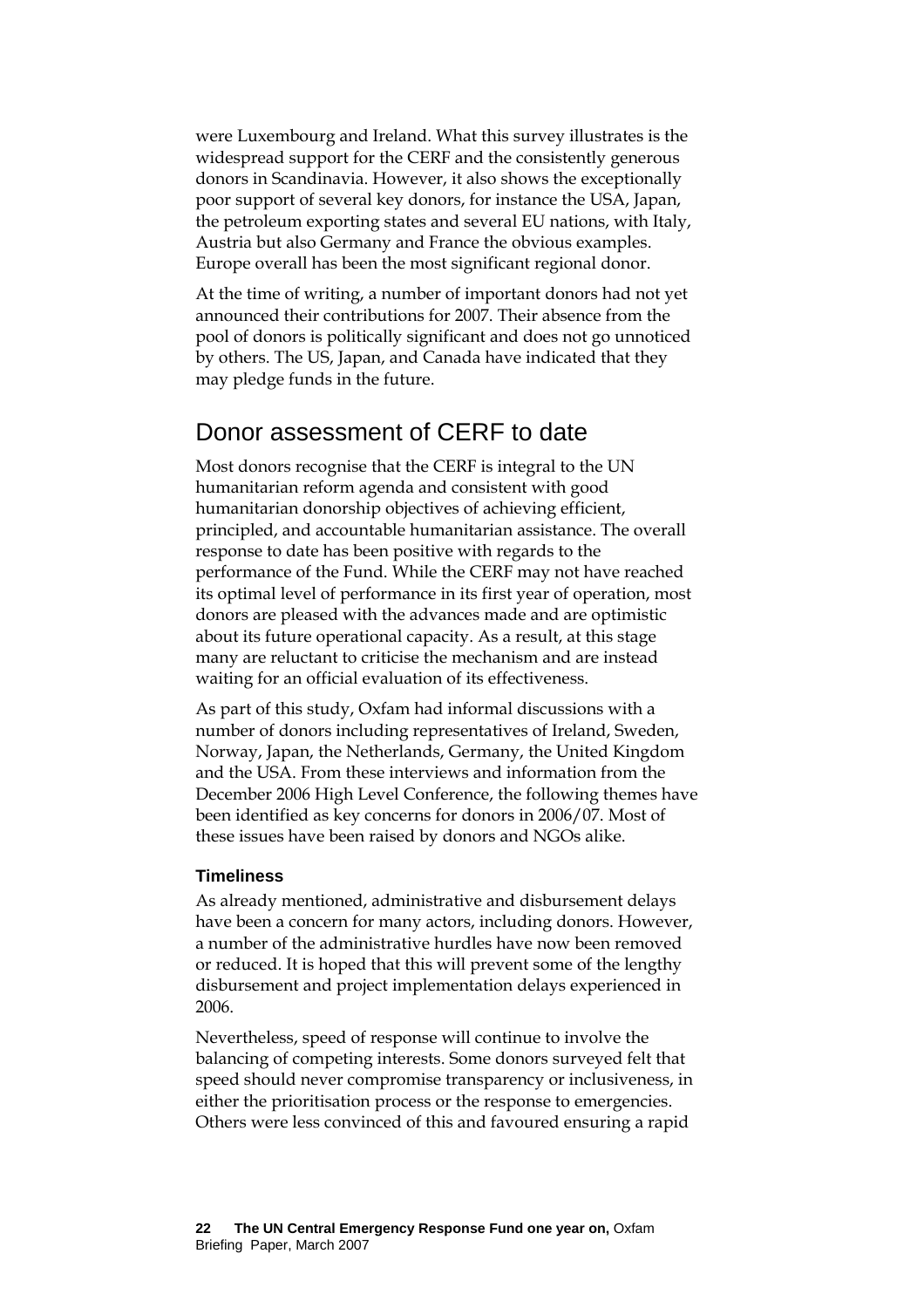response to humanitarian need — one of the CERF's key objectives. This balance will need to be negotiated and monitored in 2007. It is to be hoped that improvements in the area of prioritisation and co-ordination, and new CERF mechanisms strengthening inclusiveness of NGOs, in the future will allow the balance to tip in favour of speed.

#### **Inclusiveness**

Several donors have also voiced concerns regarding the limited or 'secondary' role of NGOs in the CERF, which brings into question the Fund's effectiveness in the field. While most parties agree that NGOs must be involved in the prioritisation process, there is disagreement as to their role beyond this level.

#### **Preventive action**

While the CERF is seen to have performed well in responding to neglected and rapid-onset crises, it has been weak on preventive action. Indeed, preventive action is not a direct CERF objective. However, a number of donors felt that, particularly in crisis-prone areas and in ongoing emergencies, it is just as important to prevent further problems as to respond to the immediate crisis. Other donors stated that the CERF should stick to its original mandate, as other mechanisms were designed and better placed to undertake preventive action.

#### **Impartiality of funding allocations**

To date, approximately 59 per cent of the CERF's rapid-response commitments, and all but one of its commitments for underfunded emergencies, have been for countries in sub-Saharan Africa. Some donors have questioned the impartiality and equity of this allocation, despite the clear evidence provided in CAP statistics. The prominent role of the ERC and the criteria used for funding allocations have also been called into question. This issue requires further negotiation and a tighter definition of allocation criteria.

# **4. Progress achieved, but serious challenges remain**

The CERF has the potential to significantly improve the way the world responds to rapid-onset conflict and natural disasters, but experience to date shows that it is a long way from reaching its full potential. The Fund's first year of operation shows both this potential and these challenges.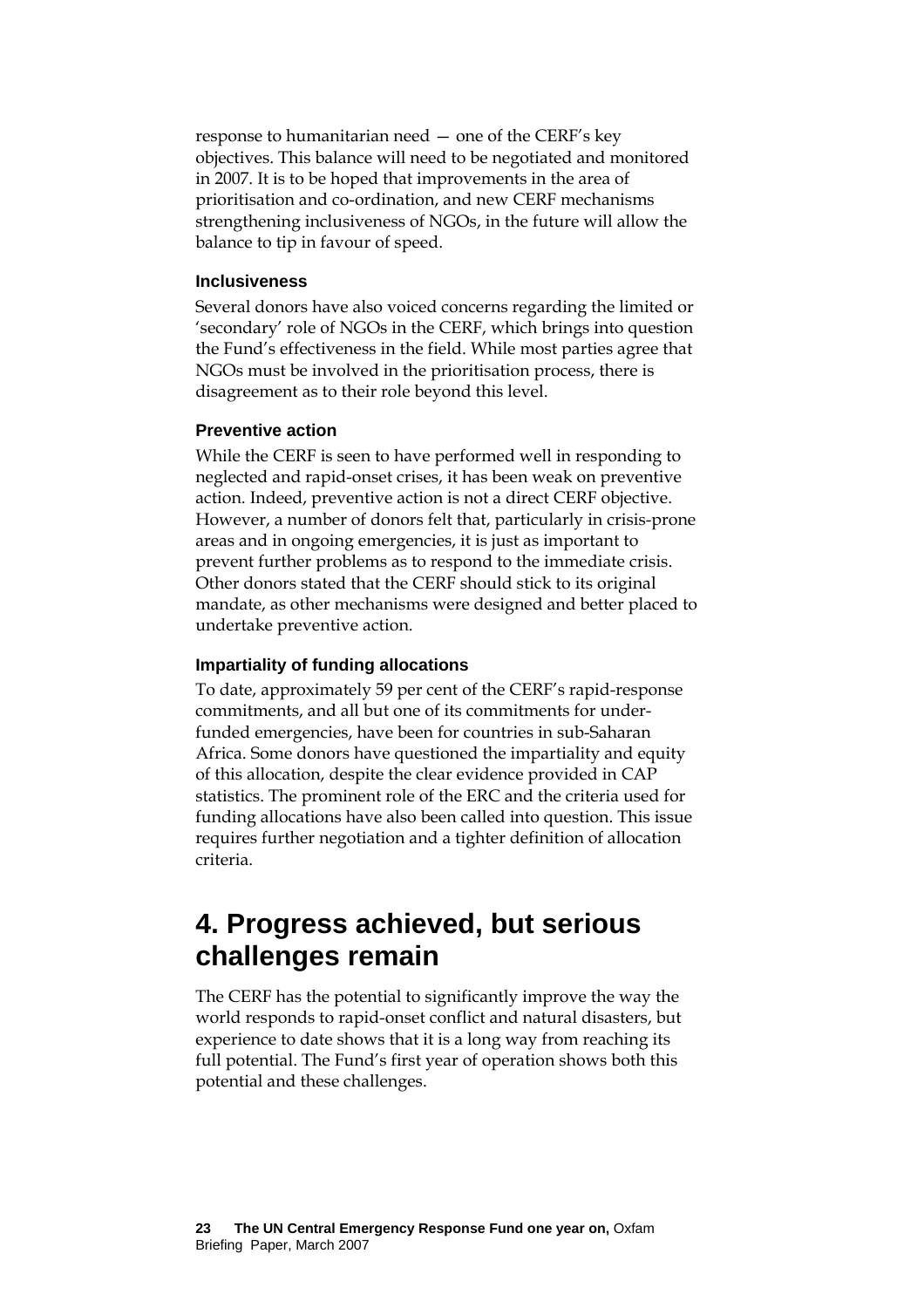It is too early to make a comprehensive assessment of the CERF's impact on those in need. This will require a full impact analysis, which demands much better data recording at field and headquarters level as the Fund develops, and is beyond the scope of this paper.[21 N](#page-29-20)evertheless, Oxfam notes that much has been achieved over a relatively short period of time in establishing and improving the Fund. The CERF has achieved positive results in several locations and Oxfam is cautiously optimistic that it will increase and improve the humanitarian response, provided its remaining shortcomings are addressed.

In order for the CERF to ensure that it meets its objective of improving rapid and predictable responses to disasters, there is an urgent need for the following actions.

#### **1. The UN (the CERF Secretariat and UN agencies) must increase the speed and predictability of disbursement.**

Equally important is the speed of onward disbursement by UN agencies to NGOs and other implementing agencies. In order to achieve this, the UN must:

- Identify and agree upon more effective partnerships with implementing agencies; increase and standardise the inclusion of NGOs in in-country prioritisation mechanisms and CERF decision-making by drafting clear guidance for HCs and RCs on this matter and holding them accountable to it; and simplify NGO access to CERF funding. Member States must consider the long-term objective to expand the CERF mandate to give NGOs direct access to CERF funds. Until this can be agreed upon, other more direct funding relationships need to be developed to increase the speed of disbursement to NGOs and other implementing partners. The objectives must be both to speed up the rapid response to emergencies and to reduce administration costs. For instance, CERF resources could be allocated and disbursed by HCs (with the administrative support of OCHA or UNDP) -- as it is done in countries that have pooled funding mechanisms. Alternatively, the CERF Secretariat could broaden the present pilot programme of allocating pre-funding to selected agencies to enable a truly rapid response mechanism (as currently piloted in the DRC and through the Humanitarian Response Fund for the floods in Somalia).
- Continue standardising and simplifying the administration of the CERF. This includes speeding up the allocation and particularly the disbursement of funds, reducing transaction and administrative costs at HQ and field level making overhead charges commensurate with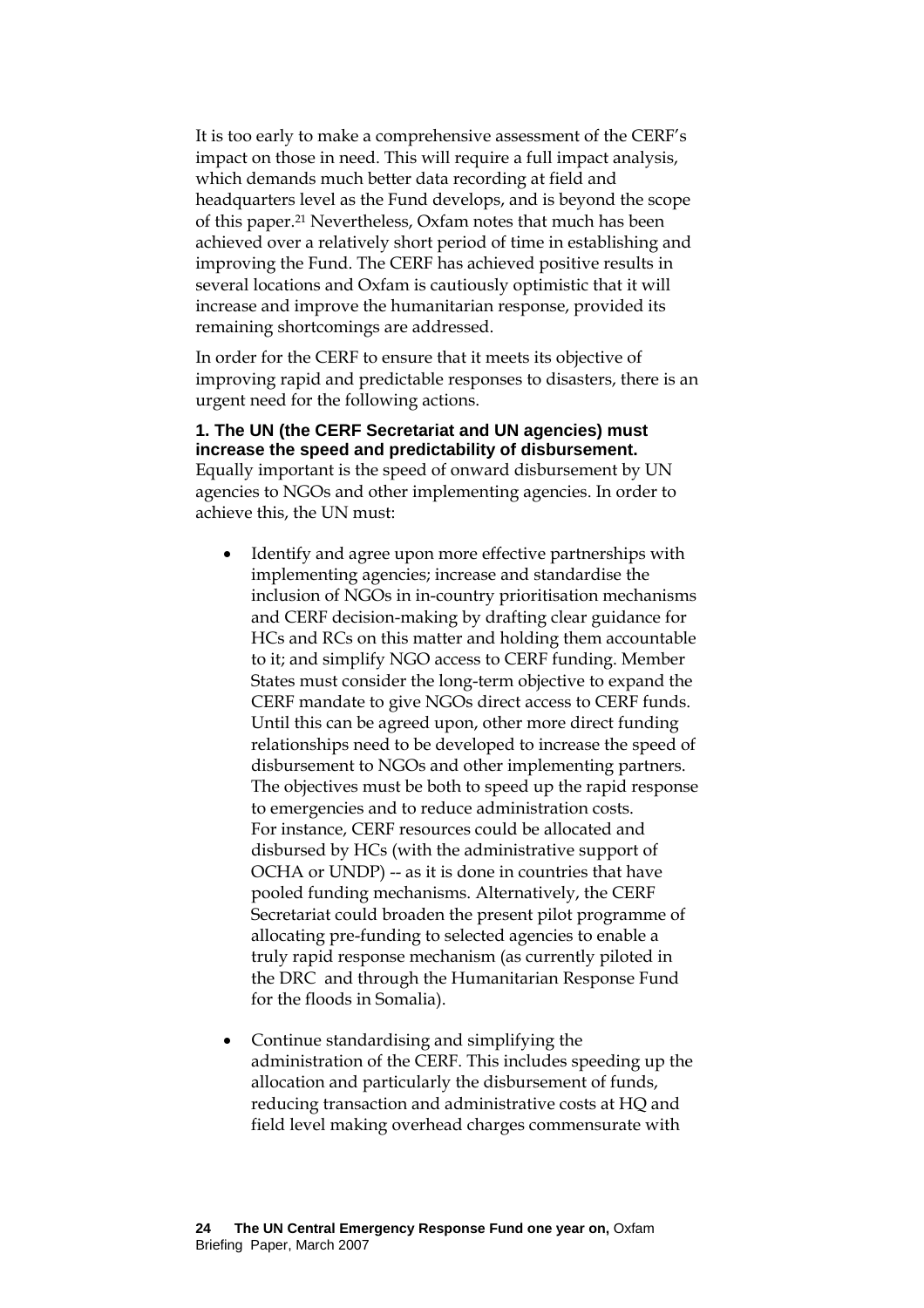adding value and improving the response to people in need, further increasing the transparency of allocation of funds and application procedures, and vigorously training staff up to and including HC level.

• Establish more detailed criteria for the identification of under-funded emergencies and the allocation of CERF resources in order to increase predictability and impartiality.

The new ERC should continue to interpret his allocation mandate broadly, with a view to spending the maximum possible amount of the CERF each year. Once the Fund grows beyond the mandated \$500m, the allocation model of two-thirds for rapid response and one-third for under-funded emergencies should be reviewed.

#### **2. Donors should increase the sustainability and predictability of funding.**

- Donors need to make significant, long-term and sustainable commitments to the CERF, without borrowing from existing humanitarian funds.
- Donors should commit themselves to increasing the CERF to the total of the UN's requested \$500m. In due course, and as the positive impact of the CERF becomes clearer, donors should increase the size of the CERF to \$1bn.

## **3. The CERF should complement other reform initiatives.**

- The UN Secretariat should standardise the inclusion of NGOs within prioritisation mechanisms that underlie the pooled funding approach, the cluster approach, and the CERF by drafting clear guidance for HCs and RCs on this matter and holding them accountable to it.
- In order to better co-operate with such prioritisation and needs assessment mechanisms, agencies (including NGOs) need to build in-house capacity and support increased transparency and improved exchange of information.

#### **4. The UN should ensure wider and deeper impact assessments of CERF-funded projects.**

• The CERF Secretariat, UN agencies and implementing agencies must improve data recording and project evaluation on the basis of common indicators. UN agencies must also ensure the collection and provision of standardised data on the amount and timing of CERF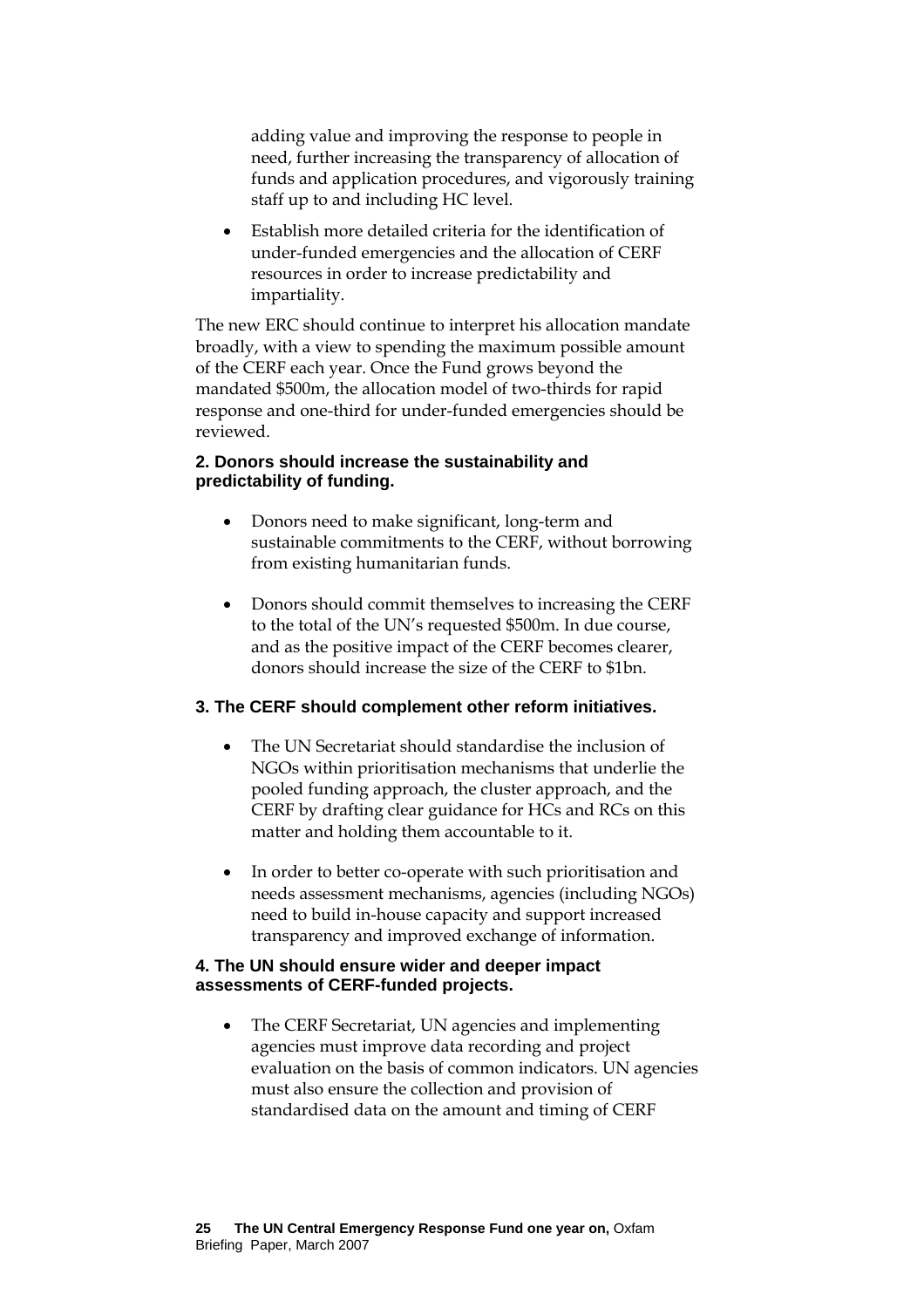funding passed to NGOs and other implementing agencies. Doing so is vital in assessing the impact of the CERF and in ensuring that it is working on behalf of those in need of humanitarian assistance.

• In close consultation with the relevant civil society the CERF's Advisory Group should set targets for improving the speed of disbursement and response to humanitarian emergencies. Progress against such targets could provide important benchmarks for donors to increase funding beyond the current target of \$500m.

None of these recommendations is beyond the capacity of current humanitarian donors or the overall humanitarian system. However, they require a consolidated and urgent commitment. An adequately and sustainably financed CERF that truly enables rapid response to humanitarian crises would go a long way towards improving the international humanitarian system and responding to humanitarian need.

Of course, the CERF on its own will not solve all the shortcomings of the current humanitarian system. It cannot replace the longterm and massive funding that is required in the poorest countries. It is just one part of a much broader humanitarian reform process that is still in its early stages, and which requires the urgent and sustainable support of the wider humanitarian community.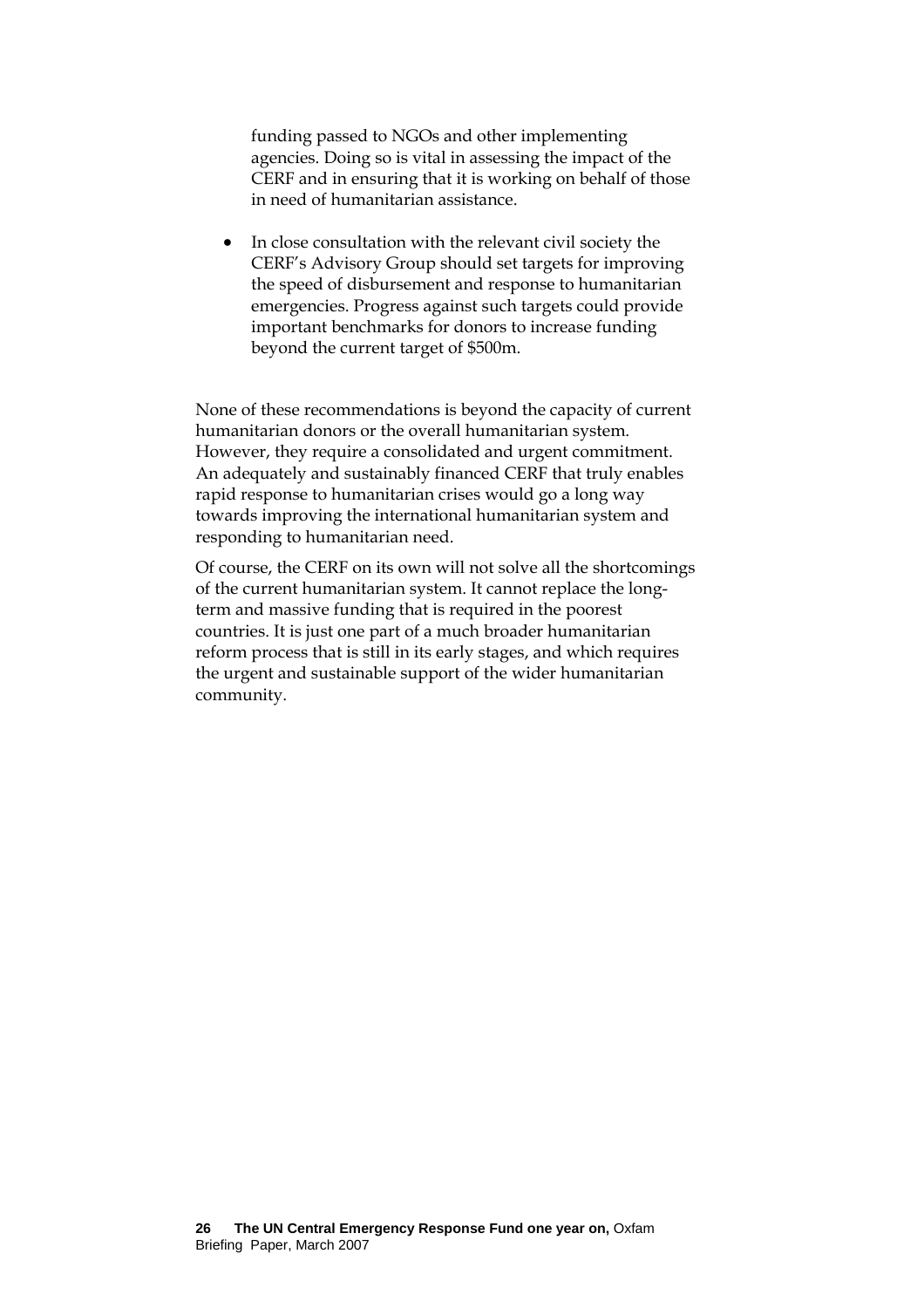# **Notes**

 $\overline{a}$ 

<sup>1</sup> The Development Assistance Committee is the principal body through which the OECD deals with issues related to co-operation with developing countries.

 $2$  Oxfam gratefully acknowledges the field data made available by the CERF Secretariat.

3 Development Initiatives (2006) *Global Humanitarian Assistance 2006*, p.28. London: Development Initiatives.

<sup>4</sup> Development Initiatives defines global humanitarian assistance (GHA) as the sum of total bilateral emergency and distress relief from DAC donors + total emergency and distress relief from the EC + total multilateral contributions to UNHCR and UNWRA + a share of multilateral contributions to WFP. See *Global Humanitarian Assistance 2006*.

<sup>5</sup> The UN Financial Tracking Service figures include all Consolidated and Flash Appeals for 2006. See UN Office for the Coordination of Humanitarian Affairs *Relief Web: Financial Tracking Service*. http://ocha.unog.ch/fts2

<sup>6</sup> United Nations Office for the Coordination of Humanitarian Affairs (OCHA) (2006) 'Guidelines: Central Emergency Response Fund (CERF): Grant Component'.

http://ochaonline2.un.org/Default.aspx?tabid=8770

7 UN Secretary-General (2006) *The Central Emergency Response Fund: Report of the Secretary-General*, p.1. Geneva: General Assembly Economic and Social Council.

<sup>8</sup> **The Inter-Agency Standing Committee (IASC)** is an inter-agency forum for coordination, policy development and decision-making. It involves the key UN and non-UN humanitarian partners. Under the leadership of the ERC, the IASC develops humanitarian policies, agrees on a clear division of responsibility for the various aspects of humanitarian response, identifies and addresses gaps in response, and advocates for effective application of humanitarian principles. The IASC was established in 1992 following General Assembly Resolution 46/182. The aim of the **cluster approach** is to strengthen system-wide preparedness and technical capacity to respond to humanitarian emergencies by ensuring that there is predictable leadership and accountability in all the main sectors or areas of humanitarian response. It aims to deliver more strategic responses and better prioritisation of available resources by clarifying the division of labor among organisations, better defining the roles and responsibilities of humanitarian organisations within the sectors, and providing the Humanitarian Coordinator with both a first point of call and a provider of last resort in all the key sectors or areas of activity. **Sector or Global Cluster Leads**: Nutrition - UNICEF, Health - WHO, Water/Sanitation - UNICEF, Emergency Shelter: IDPs (from conflict) - UNHCR / Disaster situations - IFRC, Camp Coord/Management: IDPs (from conflict) - UNHCR / Disaster situations - IOM, Protection: IDPs (from conflict) - UNHCR Disasters/civilians affected by conflict (other than IDPs) - UNHCR/OHCHR/UNICEF, Early Recovery - UNDP, Logistics - WFP,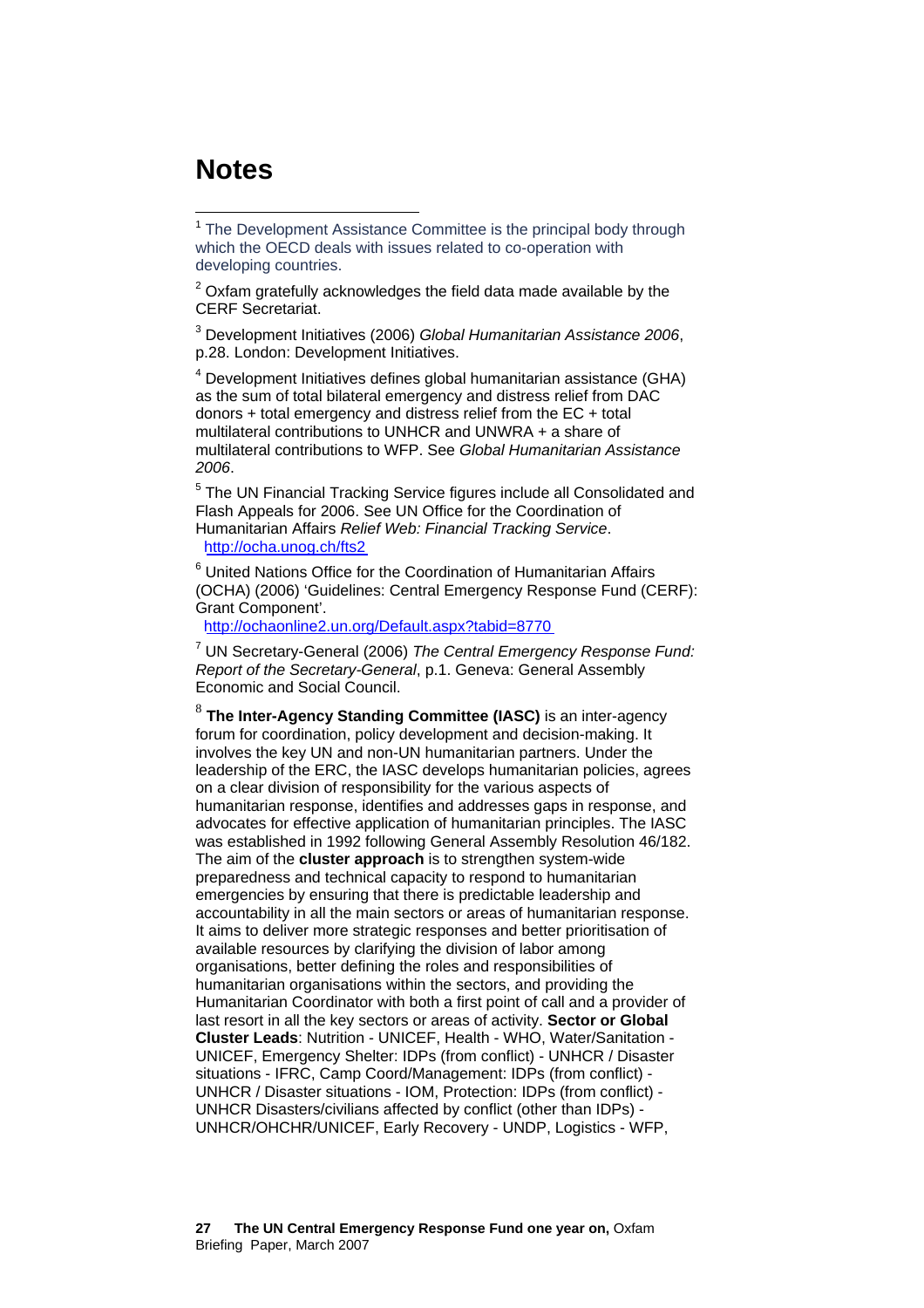Emerg. Telecommunications - OCHA/UNICEF/WFP.

 $\overline{a}$ 

<sup>9</sup> The CERF Secretariat and Advisory Group have recently redefined the CERF's evaluation and accountability requirements. All recipient agencies are required to provide one annual report to the ERC, outlining their projects' beneficiaries, objectives, and results, and financial information on expenditures. Furthermore, agencies are responsible for programme evaluation; no formal CERF project evaluation has yet been completed. An independent review of the CERF is expected in 2007, to be followed by an external evaluation in 2008.

 $10$  Oxfam gratefully acknowledges the field data made available by the CERF Secretariat. We would happily make available to interested researchers further details on our sources and the extent of our survey.

<sup>11</sup> This allocation was made during the first month of the operation of the CERF when delays occurred most frequently due to the lack of consensus on administrative procedures.

 $12$  So far the CERF Secretariat has completed humanitarian reform workshops, with a half day of training on CERF that included UN Agency, OCHA, and NGO staff in Panama, Nairobi, Bangkok, Dakar, and Johannesburg. It has also completed a two-day training of trainers in New York for 20 staff to develop a roster of staff trained as "surge capacity" to prepare CERF proposals. Similar trainings, including NGOs are planned for Geneva (March 2007) and Africa (before June 2007).

 $13$  These figures are based on Oxfam's estimates of total global humanitarian funding for 2006, taking into account global humanitarian funding for 2005 and figures for 2004, which are more consistent with earlier humanitarian assistance trends. It is impossible to accurately calculate global humanitarian assistance in 2006, given the dramatic increase of aid in 2005 due to the tsunami response, which skews the average for the past five years.

14 UN Secretary-General (2006) *The Central Emergency Response Fund: Report of the Secretary-General*, p.4. Geneva: General Assembly Economic and Social Council.

<sup>15</sup> Swedish, British and Norwegian representatives: informal interview with the author, 2006/7.

 $16$  Dutch representative: interview in person with the author, 2006.

 $17$  Data were gathered between March and July 2006. Very little new data are available on CERF projects implemented by NGOs, beyond the full table on country case study implementation, which Oxfam would happily make available to interested researchers.

<sup>18</sup> 'Pooled funding' mechanisms, currently being piloted in the DRC and Sudan, allow donors to put their contribution into a central pot administered by the UN Humanitarian Coordinator. Such a central fund is meant to enhance the speed, predictability, and flexibility of funding and to ensure that funds are targeted to the most urgent priorities.

19 UN Secretary-General (2006) *The Central Emergency Response Fund: Report of the Secretary-General*, p.10. Geneva: General Assembly Economic and Social Council.

20 Development Initiatives (2006) *Global Humanitarian Assistance 2006*, p.3. London: Development Initiatives.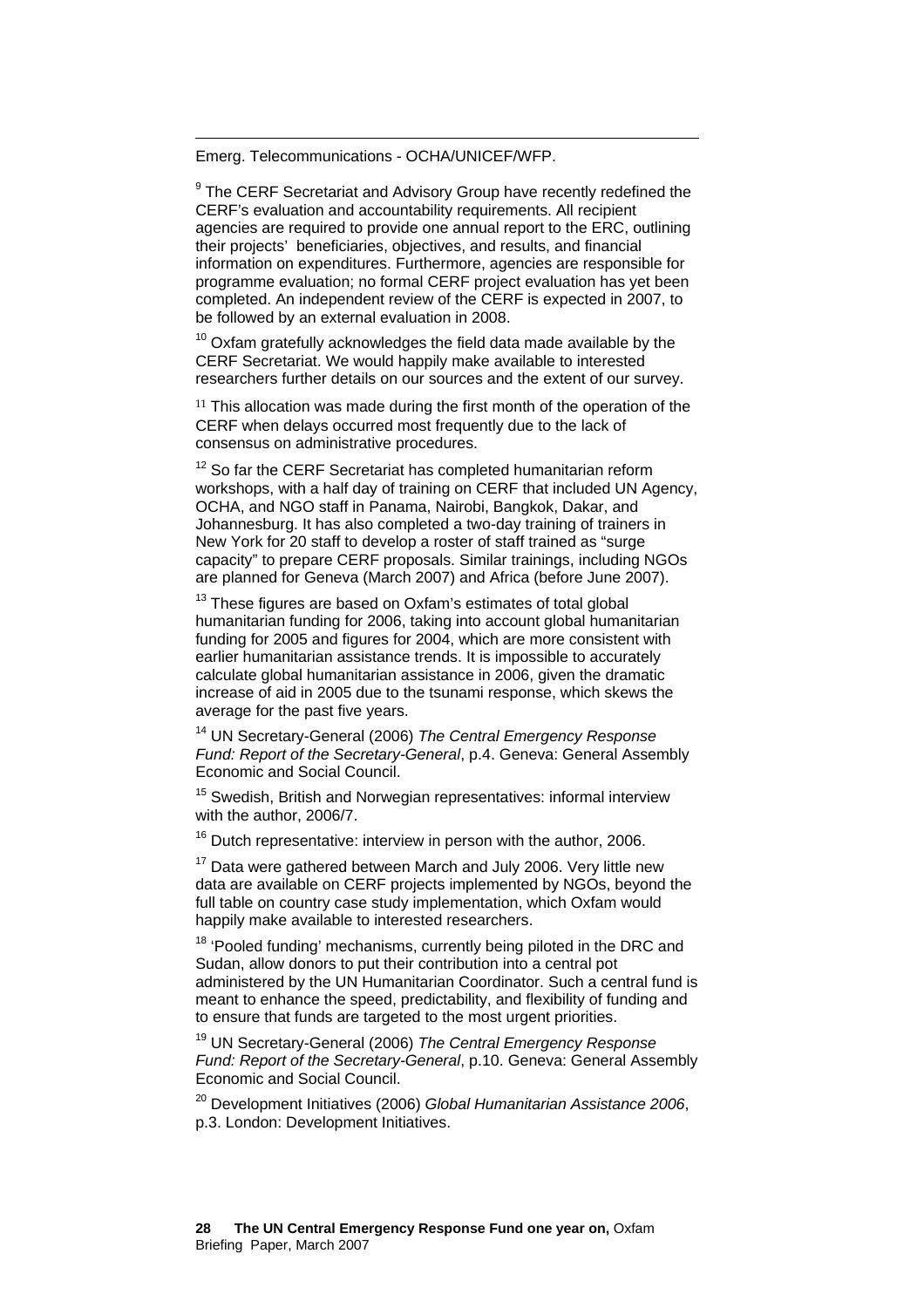$\overline{a}$ <sup>21</sup> The forthcoming official external evaluation of the CERF, planned for 2008, might shed some light on the Fund's overall performance. However, concern remains that this evaluation will not undertake any meaningful project impact assessment, but rather will concentrate on the performance of the mechanism at headquarters level. This could mean, for example, a focus on the speed of disbursement of funds to UN agencies, without taking into account the complexities of onward disbursement or the impact on beneficiaries.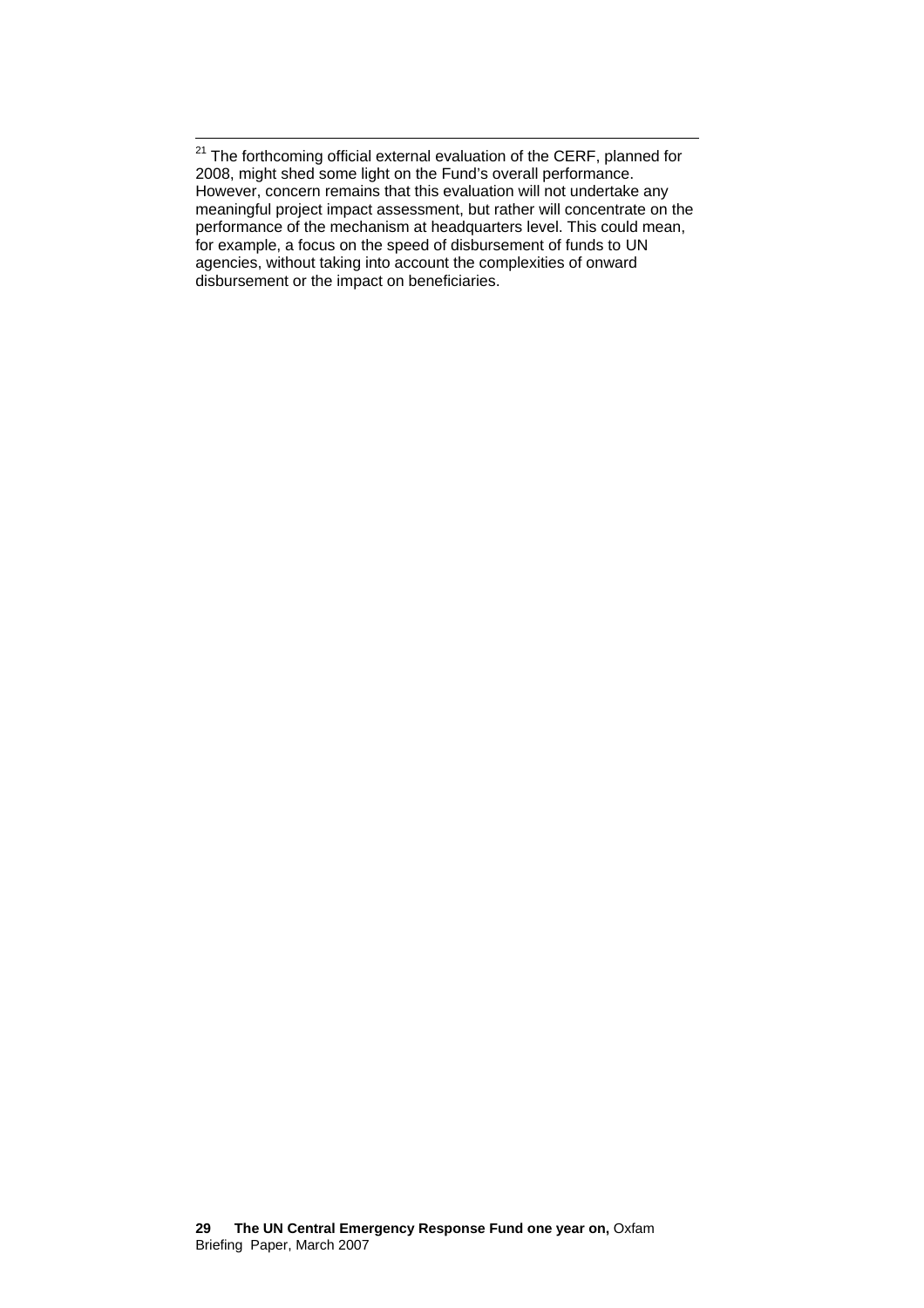# **References**

#### <span id="page-29-20"></span><span id="page-29-3"></span><span id="page-29-2"></span><span id="page-29-0"></span>**CERF Agency Project Reporting Matrices**

FAO (2006) 'Agency Reporting Matrix on Sudan and DRC', <http://ochaonline2.un.org/Default.aspx?tabid=8770>

IOM (2006) 'Agency Reporting Matrix on Côte d'Ivoire: Protection Cluster', <http://ochaonline2.un.org/Default.aspx?tabid=8770>

IOM (2006) 'Agency Reporting Matrix on Côte d'Ivoire: Water and Sanitation Cluster',<http://ochaonline2.un.org/Default.aspx?tabid=8770>

<span id="page-29-8"></span><span id="page-29-6"></span>IOM (2006) 'Agency Reporting Matrix on Haiti', <http://ochaonline2.un.org/Default.aspx?tabid=8770>

IOM (2006) 'Agency Reporting Matrix on Timor-Leste', <http://ochaonline2.un.org/Default.aspx?tabid=8770>

<span id="page-29-12"></span><span id="page-29-10"></span>IOM (2006) 'Agency Reporting Matrix on Zimbabwe', <http://ochaonline2.un.org/Default.aspx?tabid=8770>

<span id="page-29-4"></span>UNDP (2006) 'Agency Reporting Matrix on Guinea-Bissau, Djibouti, and the Democratic Republic of Congo', <http://ochaonline2.un.org/Default.aspx?tabid=8770>

<span id="page-29-13"></span><span id="page-29-9"></span>UNHCR (2006) 'Agency Reporting Matrix on Burundi, Central African Republic, Chad, Côte d'Ivoire, DRC, Ethiopia, Guinea, Kenya, Republic of Congo, Sudan, Timor-Leste, and Zambia', <http://ochaonline2.un.org/Default.aspx?tabid=8770>

UNICEF (2006) 'Agency Reporting Matrix on Chad', <http://ochaonline2.un.org/Default.aspx?tabid=8770>

<span id="page-29-19"></span><span id="page-29-1"></span>UNICEF (2006) 'Agency Reporting Matrix on Eritrea', <http://ochaonline2.un.org/Default.aspx?tabid=8770>

UNICEF (2006) 'Agency Reporting Matrix on Ethiopia', <http://ochaonline2.un.org/Default.aspx?tabid=8770>

<span id="page-29-17"></span><span id="page-29-16"></span>UNICEF (2006) 'Agency Reporting Matrix on Guinea-Bissau', <http://ochaonline2.un.org/Default.aspx?tabid=8770>

<span id="page-29-14"></span>UNICEF (2006) 'Agency Reporting Matrix on Kenya', <http://ochaonline2.un.org/Default.aspx?tabid=8770>

UNICEF (2006) 'Agency Reporting Matrix on Northern Sudan', <http://ochaonline2.un.org/Default.aspx?tabid=8770>

<span id="page-29-18"></span><span id="page-29-15"></span><span id="page-29-11"></span><span id="page-29-7"></span>UNICEF (2006) 'Agency Reporting Matrix on Republic of Congo', <http://ochaonline2.un.org/Default.aspx?tabid=8770>

<span id="page-29-5"></span>UNICEF (2006) 'Agency Reporting Matrix on Somalia', <http://ochaonline2.un.org/Default.aspx?tabid=8770>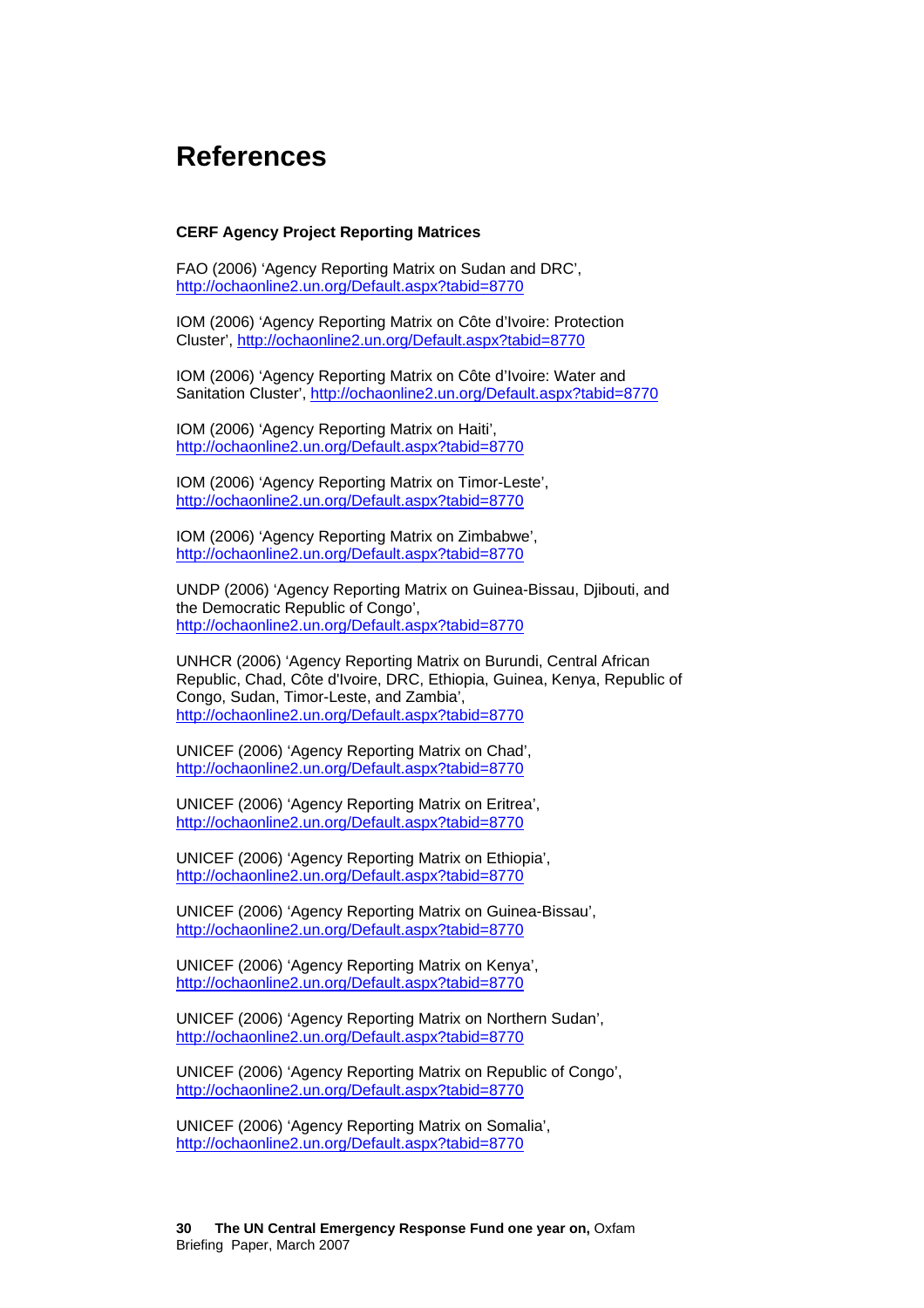UNICEF (2006) 'Agency Reporting Matrix on the Central African Republic',<http://ochaonline2.un.org/Default.aspx?tabid=8770>

UNICEF (2006) 'Agency Reporting Matrix on the Republic of Djibouti' <http://ochaonline2.un.org/Default.aspx?tabid=8770>.

UNICEF (2006) 'Agency Reporting Matrix on Timor-Leste', <http://ochaonline2.un.org/Default.aspx?tabid=8770>

WFP (2006) 'Agency Reporting Matrix on Eastern Chad, Djibouti, Ethiopia, Kenya, Horn of Africa, Guinea-Bissau, Niger, Somalia, Sudan, Republic of Congo, and Democratic Republic of Congo', <http://ochaonline2.un.org/Default.aspx?tabid=8770>

WHO (2006) 'Agency Reporting Matrix on Côte d'Ivoire, Diibouti, Eritrea, Ethiopia, Kenya, Somalia, Sudan, Haiti, and Zimbabwe', <http://ochaonline2.un.org/Default.aspx?tabid=8770>

#### **Other Reports and Articles**

Development Initiatives (2005b) *Human Development Office Occasional Paper: Aid Data Report*. Somerset: Development Initiatives.

Development Initiatives (2006) *Global Humanitarian Assistance 2006*. London: Development Initiatives.

Inter-Agency Standing Committee (IASC) (2006) 'IASC Self-Assessment of Cluster Approach', [www.humanitarianinfo.org/iasc/content/documents](http://www.humanitarianinfo.org/iasc/content/documents) (last checked by the author January 2007).

Irish Aid (2006) 'Conor Lenihan T.D. holds talks with UN Under Secretary-General Jan Egeland', press release, 6 November 2006. [http://www.irishaid.gov.ie/latest\\_news.asp?article=858](http://www.irishaid.gov.ie/latest_news.asp?article=858) (last checked by the author December 2006).

Oxfam (2006) 'Global military spending set to top Cold War high as conflict causes record hunger', press release, 22 September 2006. <http://www.oxfam.org/en/news/pressreleases2006>(last checked by author December 2006).

UN Secretary-General (2006) 'Establishment and Operation of the Upgraded Central Emergency Response Fund', *Secretary-General's Bulletin*. UN Doc. ST/SGB/2006/XXX of April 2006.

UN Secretary-General (2006) *The Central Emergency Response Fund: Report of the Secretary-General*. Geneva: General Assembly Economic and Social Council.

#### **Web resources**

OECD (2006) 'Final Official Development Assistance (ODA) Data for 2005', <http://www.oecd.org/dataoecd/52/18/37790990.pdf>

UN Office for the Coordination of Humanitarian Affairs (OCHA) *Central Emergency Response Fund Home*, <http://ochaonline2.un.org/Default.aspx?tabid=8770>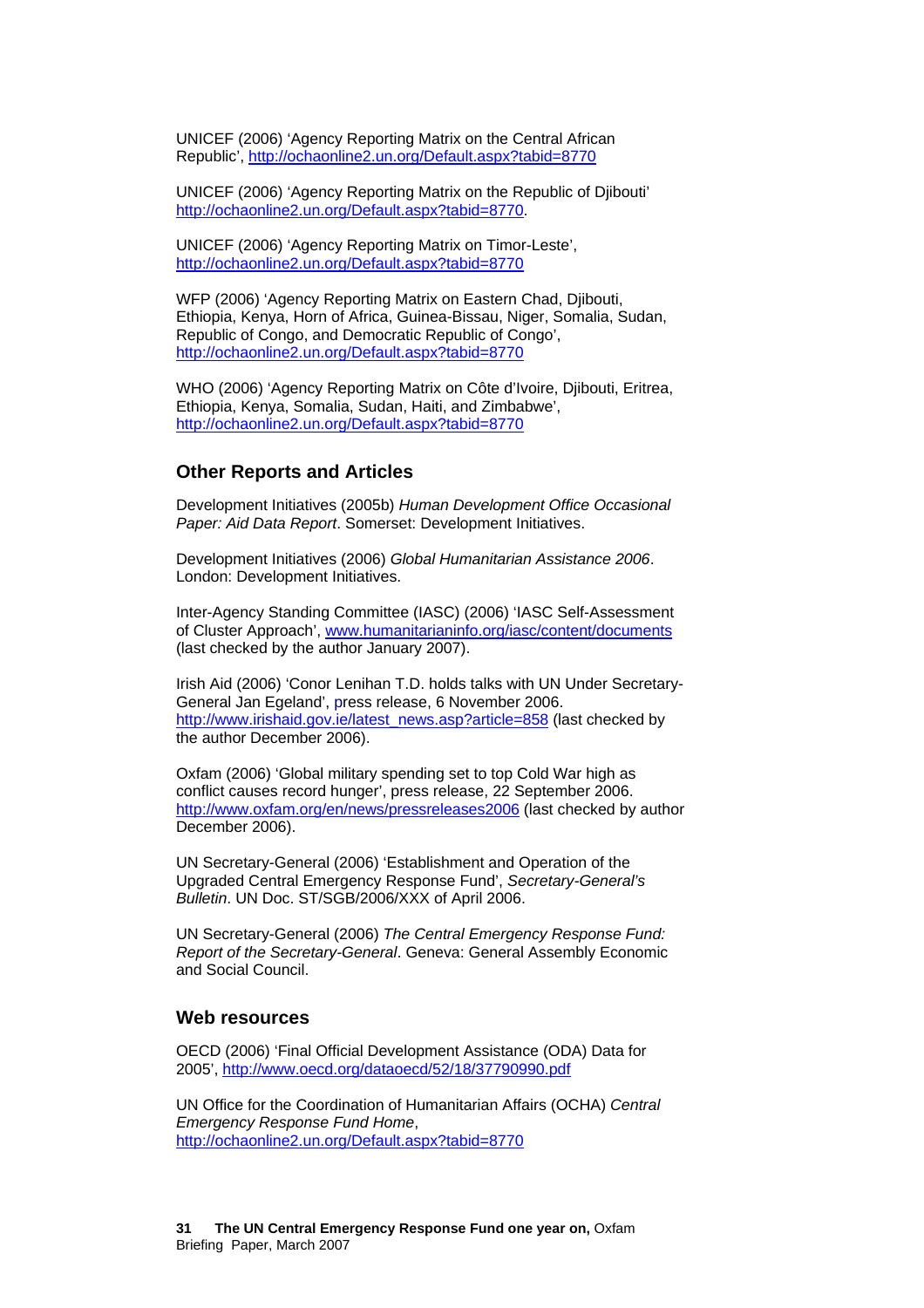UN Office for the Coordination of Humanitarian Affairs (OCHA) *Relief Web: Financial Tracking Service,* <http://ocha.unog.ch/fts2>

World Bank 'Total GNI, 2005, Atlas Method', <http://siteresources.worldbank.org/DATASTATISTICS/Resources/GNI.pdf>

In addition, this paper is informed by a large number of interviews with key donor representatives, Oxfam case study surveys, and internal UN country reports.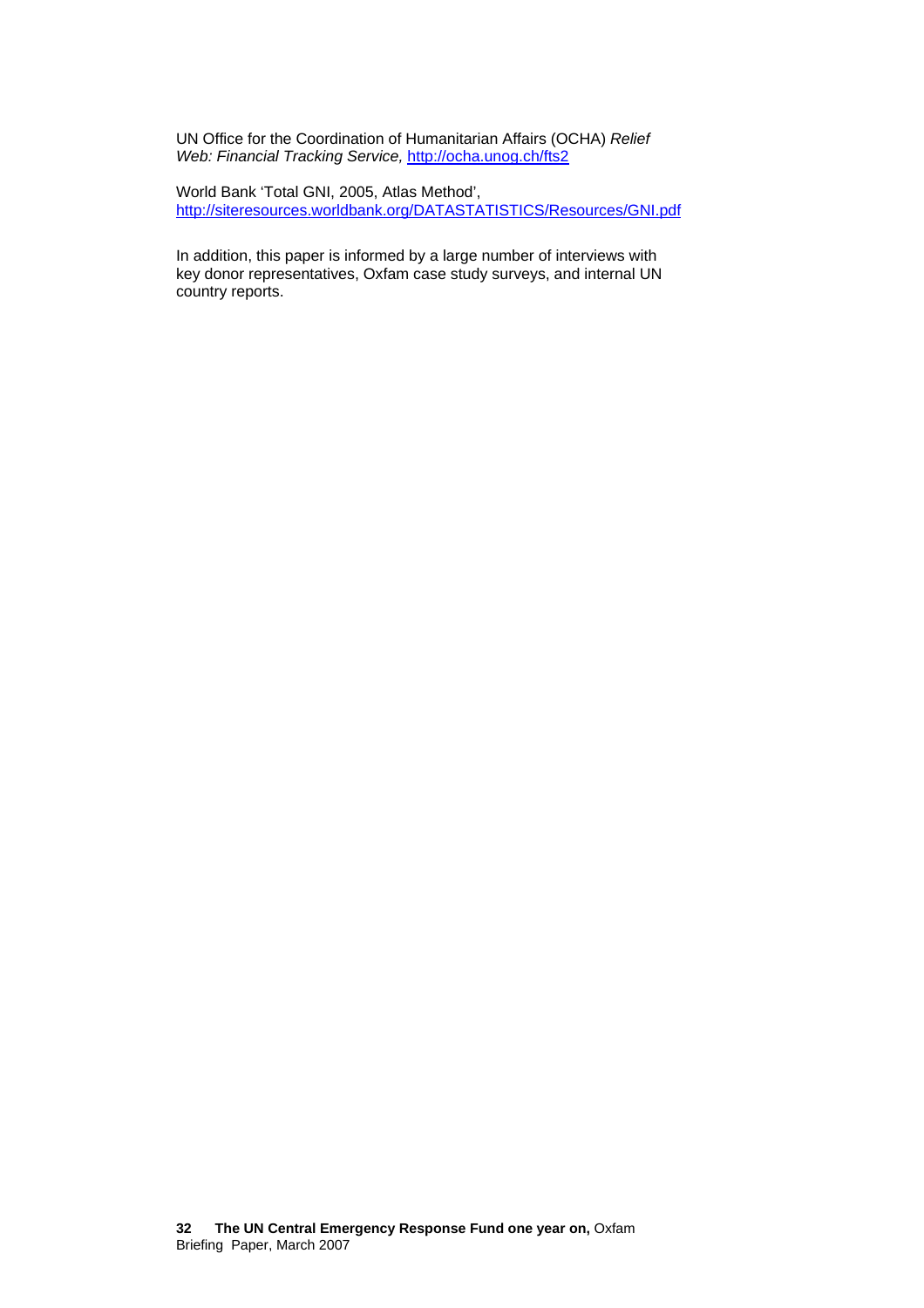© Oxfam International March 2007

This paper was written by Dr. Tanja Schuemer-Cross and Alexis Arthur. Thank you to Greg Puley amongst many others for useful comments and support. It is part of a series of papers written to inform public debate on development and humanitarian policy issues.

The text may be used free of charge for the purposes of advocacy, campaigning, education and research, provided that the source is acknowledged in full. The copyright holder requests that all such use be registered with them for impact assessment purposes. For copying in any other circumstances, or for re-use in other publications, or for translation or adaptation, permission must be secured and a fee may be charged. E-mail: publish@oxfam.org.uk.

For further information on the issues raised in this paper, please e-mail: advocacy@oxfaminternational.org.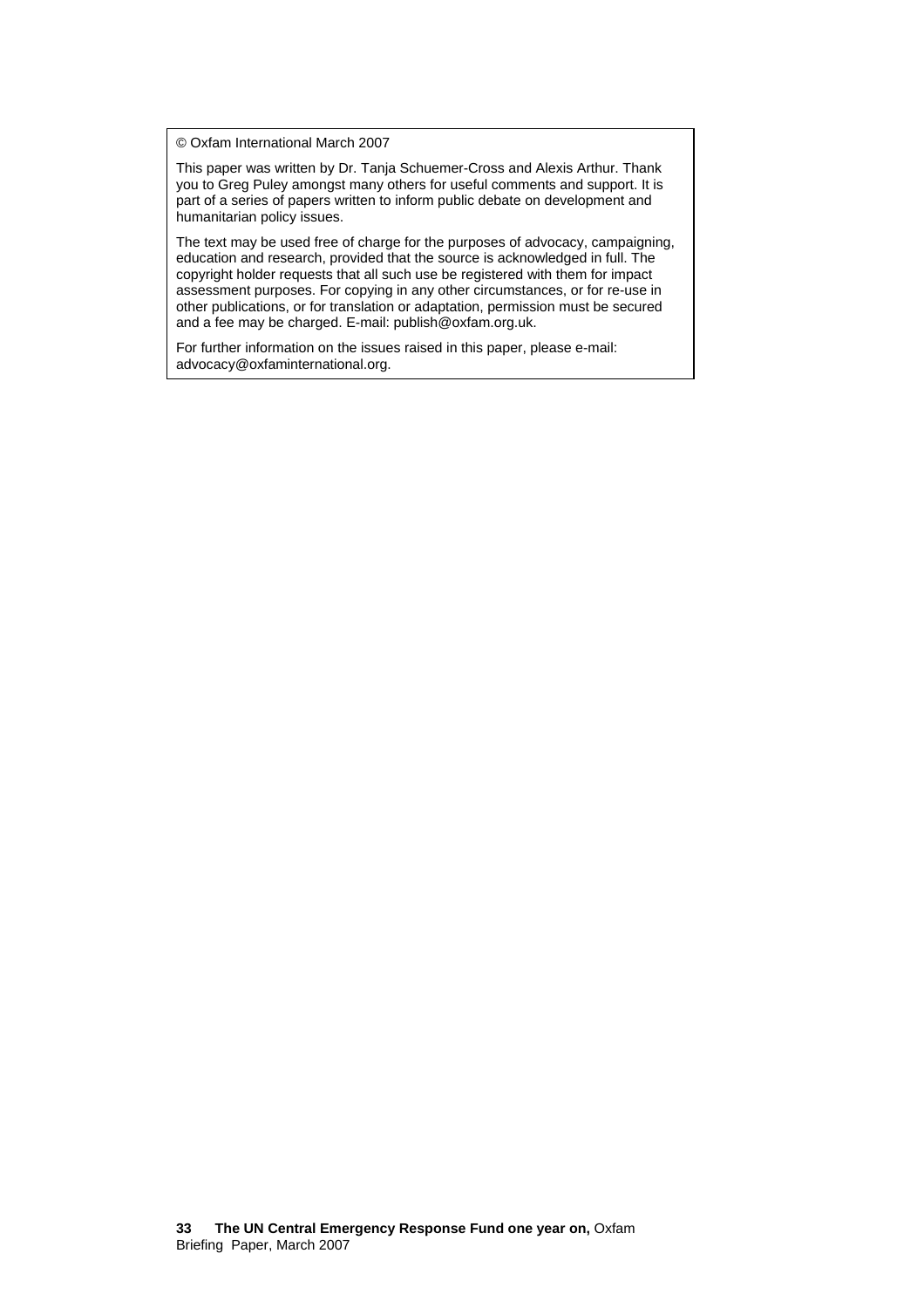**Oxfam International** is a confederation of thirteen organizations working together in more than 100 countries to find lasting solutions to poverty and injustice: Oxfam America, Oxfam Australia, Oxfam-in-Belgium, Oxfam Canada, Oxfam France - Agir ici, Oxfam Germany, Oxfam Great Britain, Oxfam Hong Kong, Intermón Oxfam (Spain), Oxfam Ireland, Oxfam New Zealand, Oxfam Novib (Netherlands), and Oxfam Québec. Please call or write to any of the agencies for further information, or visit **[www.oxfam.org](http://www.oxfam.org/)**.

| <b>Oxfam America</b>                         | <b>Oxfam Hong Kong</b>                         |
|----------------------------------------------|------------------------------------------------|
| 226 Causeway Street, Floor 5, Boston, MA     | 17/fl., China United Centre, 28 Marble Road,   |
| 02114-2206, USA                              | North Point, Hong Kong                         |
| Tel: +1.617.482.1211                         | Tel: +852.2520.2525                            |
| E-mail: info@oxfamamerica.org                | E-mail: info@oxfam.org.hk                      |
| www.oxfamamerica.org                         | www.oxfam.org.hk                               |
| <b>Oxfam Australia</b>                       | <b>Intermón Oxfam (Spain)</b>                  |
| 156 George St., Fitzroy, Victoria 3065,      | Roger de Llúria 15, 08010, Barcelona, Spain    |
| Australia                                    | Tel: +34.902.330.331                           |
| Tel: +61.3.9289.9444                         | E-mail: info@intermonoxfam.org                 |
| E-mail: enquire@oxfam.org.au                 | www.intermonoxfam.org                          |
| www.oxfam.org.au                             |                                                |
| Oxfam-in-Belgium                             | <b>Oxfam Ireland</b>                           |
| Rue des Quatre Vents 60, 1080 Brussels,      | Dublin Office, 9 Burgh Quay, Dublin 2, Ireland |
| Belgium                                      | Tel: +353.1.672.7662                           |
| Tel: +32.2.501.6700                          | Belfast Office, 115 North St, Belfast BT1 1ND, |
| E-mail: oxfamsol@oxfamsol.be                 | UK                                             |
| www.oxfamsol.be                              | Tel: +44.28.9023.0220                          |
|                                              | E-mail: communications@oxfamireland.org        |
|                                              | www.oxfamireland.org                           |
| <b>Oxfam Canada</b>                          | <b>Oxfam New Zealand</b>                       |
| 250 City Centre Ave, Suite 400, Ottawa,      | PO Box 68357, Auckland 1145, New Zealand       |
| Ontario, K1R 6K7, Canada                     | Tel: +64.9.355.6500 (Toll-free 0800 400 666)   |
| Tel: +1.613.237.5236                         | E-mail: oxfam@oxfam.org.nz                     |
| E-mail: info@oxfam.ca                        | www.oxfam.org.nz                               |
| www.oxfam.ca                                 |                                                |
| Oxfam France - Agir ici                      | <b>Oxfam Novib (Netherlands)</b>               |
| 104 rue Oberkampf, 75011 Paris, France       | Mauritskade 9, Postbus 30919, 2500 GX,         |
| Tel: $+33156982440$ .                        | The Hague, The Netherlands                     |
| E-mail: info@oxfamfrance.org                 | Tel: +31.70.342.1621                           |
| www.oxfamfrance.org                          | E-mail: info@oxfamnovib.nl                     |
|                                              | www.oxfamnovib.nl                              |
| <b>Oxfam Germany</b>                         | Oxfam Québec                                   |
| Greifswalder Str. 33a, 10405 Berlin, Germany | 2330 rue Notre Dame Ouest, bureau 200,         |
| Tel: +49.30.428.50621                        | Montréal, Quebec, H3J 2Y2, Canada              |
| E-mail: info@oxfam.de                        | Tel: +1.514.937.1614                           |
| www.oxfam.de                                 | E-mail: info@oxfam.qc.ca                       |
|                                              | www.oxfam.qc.ca                                |
| <b>Oxfam GB</b>                              |                                                |
| Oxfam House, John Smith Drive, Cowley,       |                                                |
| Oxford, OX4 2JY, UK                          |                                                |
| Tel: +44 (0)1865.473727                      |                                                |
| E-mail: enquiries@oxfam.org.uk               |                                                |
| www.oxfam.org.uk                             |                                                |

**Oxfam International Secretariat**: Suite 20, 266 Banbury Road, Oxford, OX2 7DL, UK Tel: +44.(0)1865.339100. Email: [information@oxfaminternational.org](mailto:information@oxfaminternational.org). Web site: [www.oxfam.org](http://www.oxfam.org/)

**Oxfam International advocacy offices:** E-mail: [advocacy@oxfaminternational.org](mailto:advocacy@oxfaminternational.org) **Washington**: 1112 16th St., NW, Ste. 600, Washington, DC 20036, USA Tel: 1.202.496.1170. **Brussels**: 22 rue de Commerce, 1000 Brussels, Belgium Tel: +322.502.0391. **Geneva**: 15 rue des Savoises, 1205 Geneva, Switzerland Tel: +41.22.321.2371. **New York**: 355 Lexington Avenue, 3rd Floor, New York, NY 10017, USA Tel: +1.212.687.2091.

**Linked Oxfam organizations.** The following organizations are linked to Oxfam International: **Oxfam Japan** Maruko bldg. 2F, 1-20-6, Higashi-Ueno, Taito-ku, Tokyo 110-0015, Japan Tel:  $+ 81.3.3834.1556$ . E-mail:  $\frac{\text{info@oxfam.jp}}{\text{info@oxfam.jp}}$  Web site: [www.oxfam.jp](http://www.oxfam.jp/) **Oxfam India** B55, First Floor, Shivalik, New Delhi, 1100-17, India Tel: + 91.11.26693 763. E-mail: [info@oxfamint.org.in](mailto:info@oxfamint.org.in) Web site: [www.oxfamint.org.in](http://www.oxfamint.org.in/)